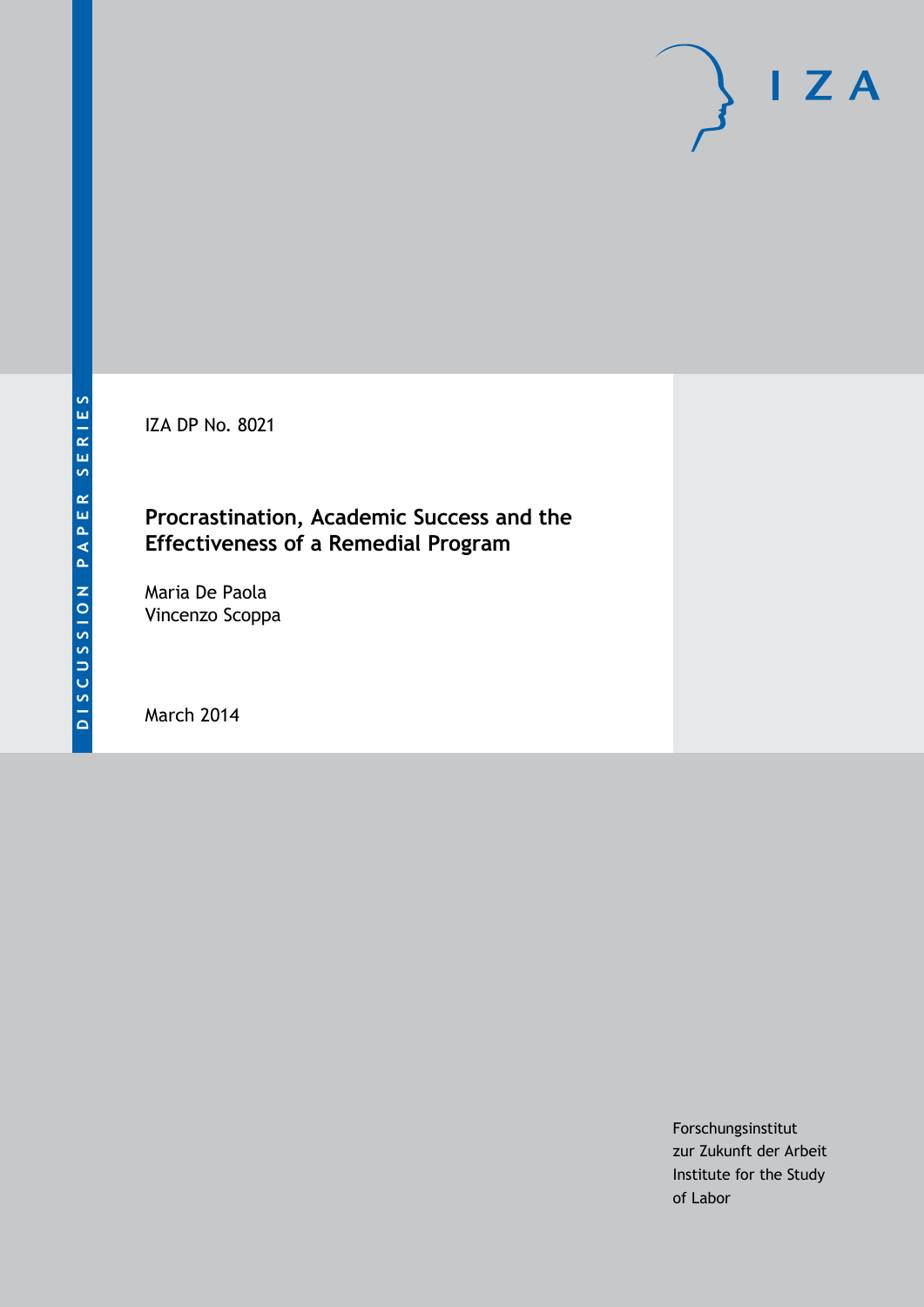# **Procrastination, Academic Success and the Effectiveness of a Remedial Program**

## **Maria De Paola**

*University of Calabria and IZA*

### **Vincenzo Scoppa**

*University of Calabria and IZA*

Discussion Paper No. 8021 March 2014

IZA

P.O. Box 7240 53072 Bonn Germany

Phone: +49-228-3894-0 Fax: +49-228-3894-180 E-mail: [iza@iza.org](mailto:iza@iza.org)

Any opinions expressed here are those of the author(s) and not those of IZA. Research published in this series may include views on policy, but the institute itself takes no institutional policy positions. The IZA research network is committed to the IZA Guiding Principles of Research Integrity.

The Institute for the Study of Labor (IZA) in Bonn is a local and virtual international research center and a place of communication between science, politics and business. IZA is an independent nonprofit organization supported by Deutsche Post Foundation. The center is associated with the University of Bonn and offers a stimulating research environment through its international network, workshops and conferences, data service, project support, research visits and doctoral program. IZA engages in (i) original and internationally competitive research in all fields of labor economics, (ii) development of policy concepts, and (iii) dissemination of research results and concepts to the interested public.

<span id="page-1-0"></span>IZA Discussion Papers often represent preliminary work and are circulated to encourage discussion. Citation of such a paper should account for its provisional character. A revised version may be available directly from the author.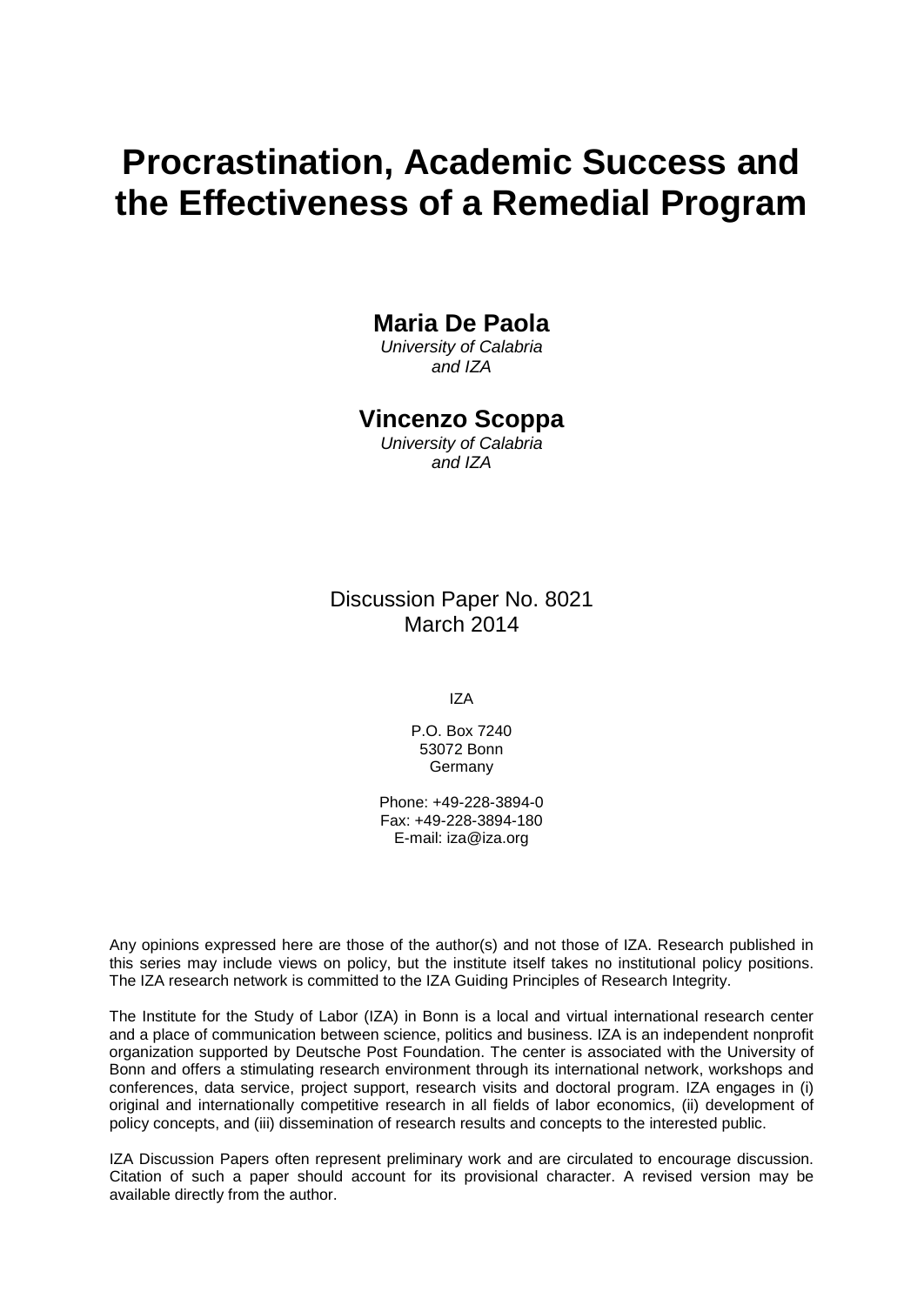IZA Discussion Paper No. 8021 March 2014

# **ABSTRACT**

## **Procrastination, Academic Success and the Effectiveness of a Remedial Program[\\*](#page-1-0)**

Procrastination produces harmful effects for human capital investments and studying activities. Using data from a large sample of Italian undergraduates, we measure procrastination with the actual behaviour of students, considering the delay in finalizing their university enrolment procedure. We firstly show that procrastination is a strong predictor of students' educational achievements. This result holds true controlling for quite reliable measures of cognitive abilities, a number of background characteristics and indicators of students' motivation. Secondly, we investigate, using a Regression Discontinuity Design, the effects of a remedial program in helping students with different propensity to procrastinate. We show that the policy especially advantages students who tend to procrastinate, suggesting that also policies not directly aimed at handling procrastination can help to solve self-control problems.

JEL Classification: D03, I21, D91, J01, J24

Keywords: procrastination, self-control, time preferences, time consistency, impatience, human capital, academic success, dropout, remedial courses

Corresponding author:

Vincenzo Scoppa Department of Economics, Statistics and Finance University of Calabria Via Ponte Bucci 87036 Arcavacata di Rende (Cosenza) Italy E-mail: [v.scoppa@unical.it](mailto:v.scoppa@unical.it)

We are grateful to Sara Laurita and Antonella Caparelli for helping in the use of the data. We would like to thank Marco Alberto De Benedetto, Francesca Gioia, Michela Ponzo for useful comments and suggestions.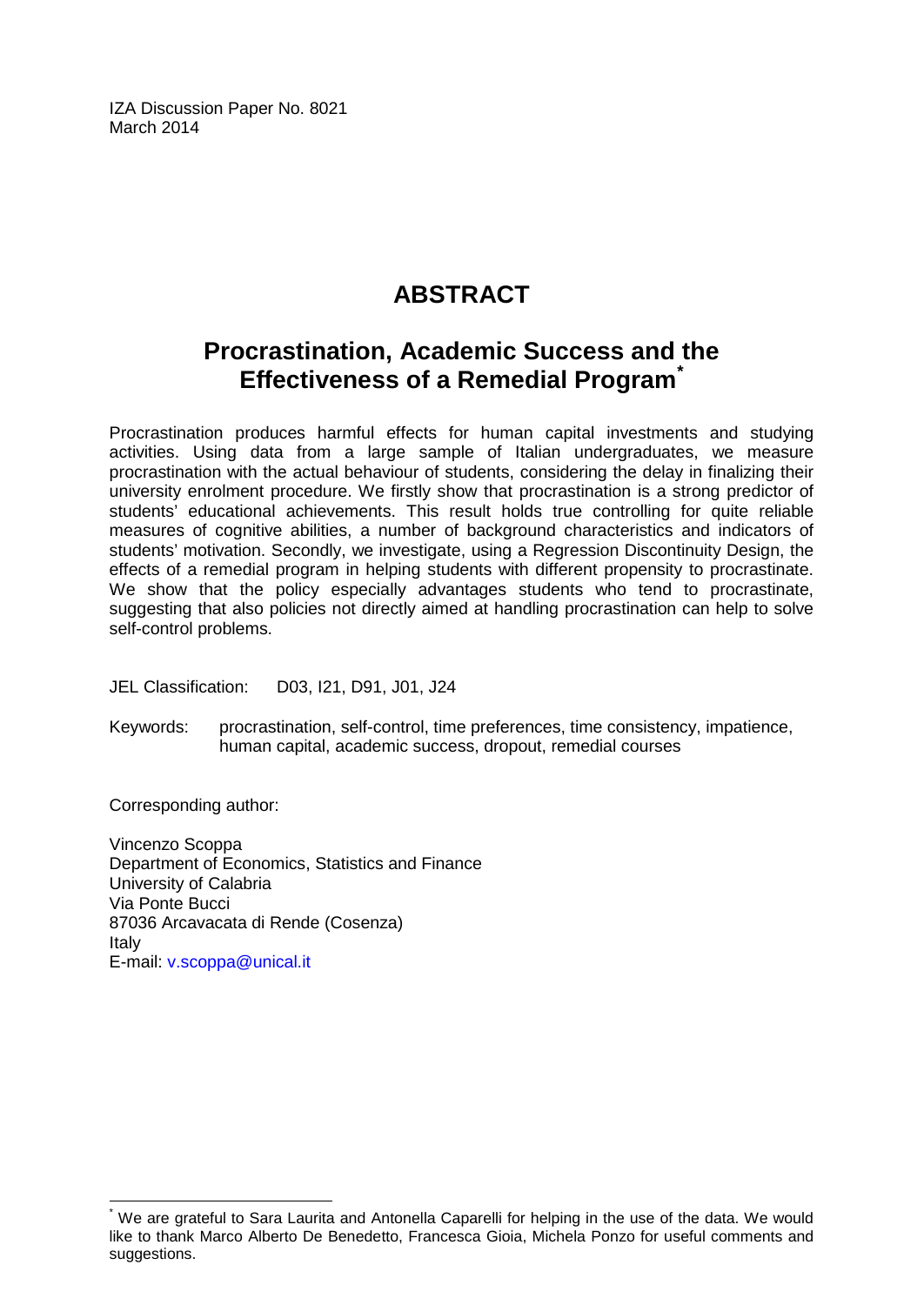#### *1. Introduction*

Many important economic decisions, such as investments in human capital, saving, search for a new job, health-related activities, originate costs and benefits that occur at different points in time. The standard economic theory assumes that individuals trade-off utilities in different time periods according to an exponentially declining discount factor  $\delta^t$ : this formulation entails time consistent preferences.

However, a lot of empirical evidence shows that individual decisions are better described through present-biased preferences or a "quasi-hyperbolic" time discounting factor (Laibson, 1997; O'Donoghue and Rabin, 1999; DellaVigna, 2009) in which the overall individual utility function is represented as:  $U_t = u_t + \beta \delta u_{t+1} + \beta \delta^2 u_{t+2} + ...$  where *u* is the per-period utility,  $\delta$  is the standard discount factor and  $\beta < 1$ represents an "immediacy effect", that is, immediate benefits and costs are perceived as much more important than future ones. <sup>1</sup> Therefore, individuals will tend to anticipate gratifications to the present and postpone costly activities to the future, strongly discounting the related future consequences of their current choices.

The "quasi-hyperbolic" utility function implies time-inconsistent preferences and self-control problems. For example, an individual with present-biased preferences, when confronted in the current period with an investment as studying (creating benefits in a distant future in terms of higher earnings related to better educational attainments) will tend to procrastinate the effort to the next period, and then delay yet again to the next one.<sup>[2](#page-3-0)</sup> Sophisticated individuals – predicting their future preferences and aware of their future self-control problems – will try to use commitment devices to overcome or attenuate procrastination whereas fully or partially naïve individuals will continue to procrastinate incurring important welfare losses.

Empirically, the role played by procrastination has been shown in relation to consumption and savings decisions (Laibson, 1997; Angeletos et al., 2001), credit card use (Ausubel, 1999), health club memberships (DellaVigna and Malmendier, 2005), telephone calls (Grubb, 2009).

Investments in human capital are activities in which the tendency to procrastinate can be particularly harmful for individual achievements and lifetime utility. Techniques to manage procrastination are suggested in the websites of many universities worldwide.<sup>[3](#page-3-1)</sup> However, there is little evidence on the relationship between procrastination and educational performance: among the few exceptions, the seminal work of Mischel, Shoda and Rodriguez (1989) analyzing self-control in 4-year old children and relating their ability to delay gratification with their future scholastic performance; the analysis of Wong (2008) showing how students' performance in two college courses is negatively correlated to students' self-reported tendency to procrastinate and to their degree of naïvete; the small-scale experiment carried out by Ariely and

<sup>&</sup>lt;sup>1</sup> This is also called the  $(\beta, \delta)$  formulation.

<span id="page-3-2"></span><span id="page-3-1"></span><span id="page-3-0"></span><sup>&</sup>lt;sup>2</sup> Similarly, Akerlof (1991) derives procrastination from the unduly saliency of current costs with respect to future costs.<br><sup>3</sup> See, for example, Harvard University, Procrastination - [Bureau of Study Counsel -](http://bsc.harvard.edu/icb/icb.do?keyword=k73301&pageid=icb.page416014&pageContentId=icb.pagecontent892873&view=view.do&viewParam_name=procrastination.html) Harvard U Pennsylvania, ["One of These Days I'll Stop Procrastinating",](http://www.vpul.upenn.edu/lrc/lr/PDF/procrastination%20(W).pdf) ["Battling the Block: Writing Through and Beyond](http://www.vpul.upenn.edu/lrc/lr/PDF/writer)  [Writer's Block";](http://www.vpul.upenn.edu/lrc/lr/PDF/writer) University of Buffalo, ["Overcoming Procrastination";](http://ub-counseling.buffalo.edu/stressprocrast.shtml) Cornell University, "Creating a Daily To-Do [List".](http://lsc.cornell.edu/Sidebars/Study_Skills_Resources/Study%20Skills%20PDFs%20for%20LSC%20Website/Creating%20a%20Daily%20To%20Do%20List.pdf)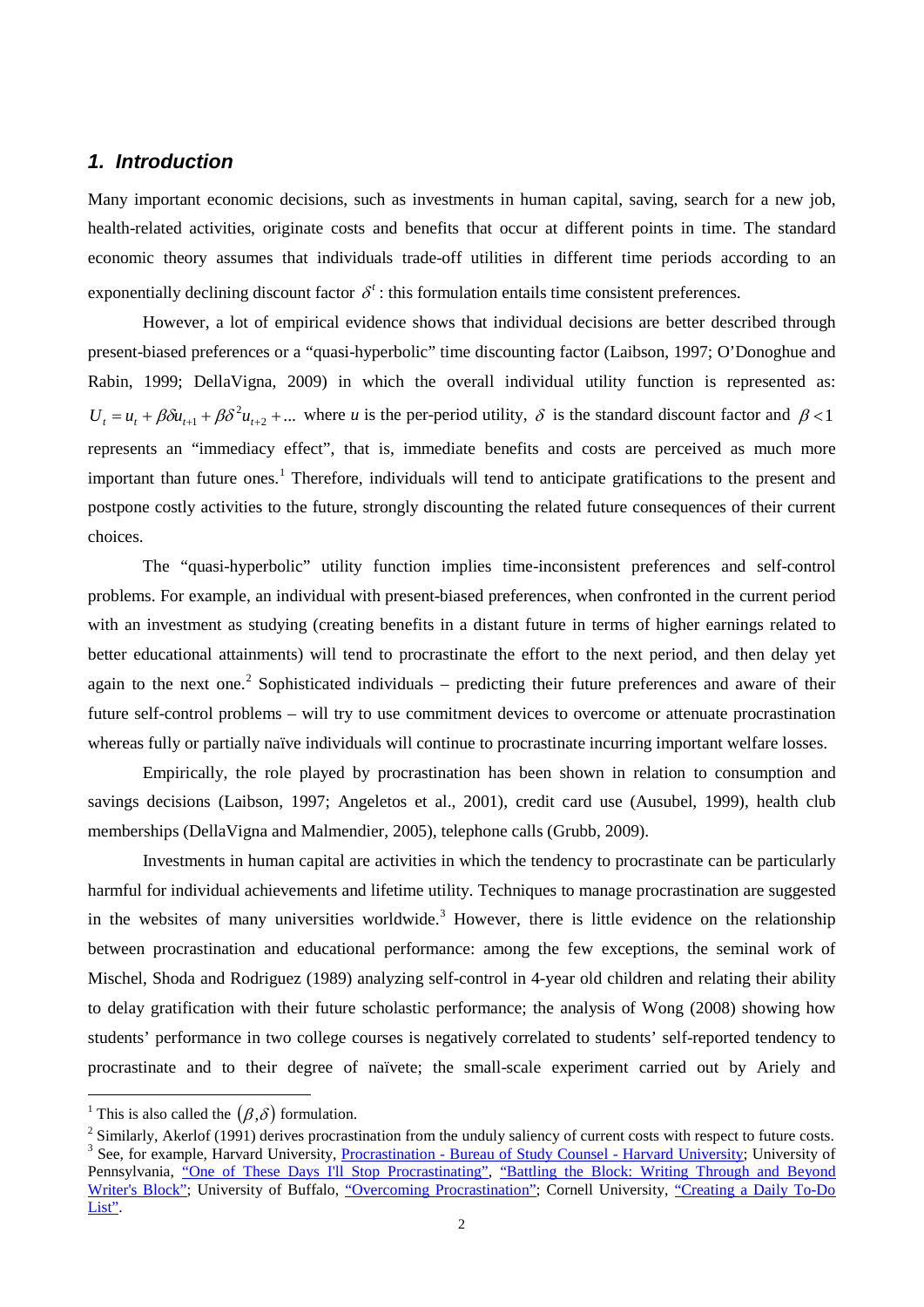Wertenbroch (2002) (with about 60 students) finding that students facing exogenously imposed deadlines perform better than students who set autonomously deadlines, while students facing no deadlines at all show the worst academic performance.

On the other hand, a number of works have tried to investigate the relationship between time preferences and educational achievements. Golsteyn, Gronqvist and Lindahl (2013), using a Swedish longitudinal dataset linked to a survey on children's time preferences, highlight a substantial adverse impact of impatience on school performance. Castillo et al. (2011) show that children with higher discount rates are more likely to receive disciplinary referrals in school. Cadena and Keys (2011), using the National Longitudinal Survey of Youths (NLSY), find that individuals perceived as "restless" (as judged by the interviewer), a proxy for impatience, do worse in terms of educational attainments. De Paola and Gioia (2013), using data from a sample of Italian undergraduate students, find a negative relationship between time preferences and academic performance. In contrast to these findings, Bettinger and Slonim (2007) do not find among a sample of children any correlation between a measure of their time preferences and their school achievement.

Even if the tendency to procrastinate and time preferences are likely to be related (O'Donoghue and Rabin, 1999; Reuben, Sapienza and Zingales, 2007), the policy implications deriving from impatience are different from those deriving from procrastination: while choices related to a higher degree of impatience are rational, those deriving from procrastination are not fully rational and since they can produce negative effects on individual and social welfare finalized policy interventions might be required.

In this paper we focus on procrastination problems among Italian college students. We,firstly, investigate the relationship between procrastination attitudes and academic success. Secondly, we analyze to what extent an educational policy requiring students to attend some remedial courses has been effective for individuals with a tendency to procrastinate compared to others who typically do not procrastinate.

Many of the existing empirical investigations on the relationship between procrastination and individual outcomes rely on self-reported measures of procrastination, often obtained from surveys asking subjects about their tendency to accomplish a task immediately or to delay it. Another measure, especially used among psychologists, is to consider students' behavior in turning term papers (see for example, Solomon and Rothbaum 1984; Dewitte and Schouwenburg 2002; Howell et al. 2006): given their nature, these studies usually rely on very small samples.

In our work we use a measure of individual procrastination based on actual students' behavior rather than on survey questions, with the additional advantage of considering a quite large sample of students. We exploit the fact that in the University we consider, the admission decision is notified to all the applying students at the same time (through the university official website) and students have available seven weekdays to accomplish the enrollment procedure, which requires some bureaucratic tasks and the payment of an initial fee through bank or post office.<sup>[4](#page-3-2)</sup> These activities represent small but immediate transaction costs for students, in terms of time lost in filling the forms and in making the payment. Individuals with a tendency

<span id="page-4-0"></span> <sup>4</sup> Credit card or on-line payment was not accepted.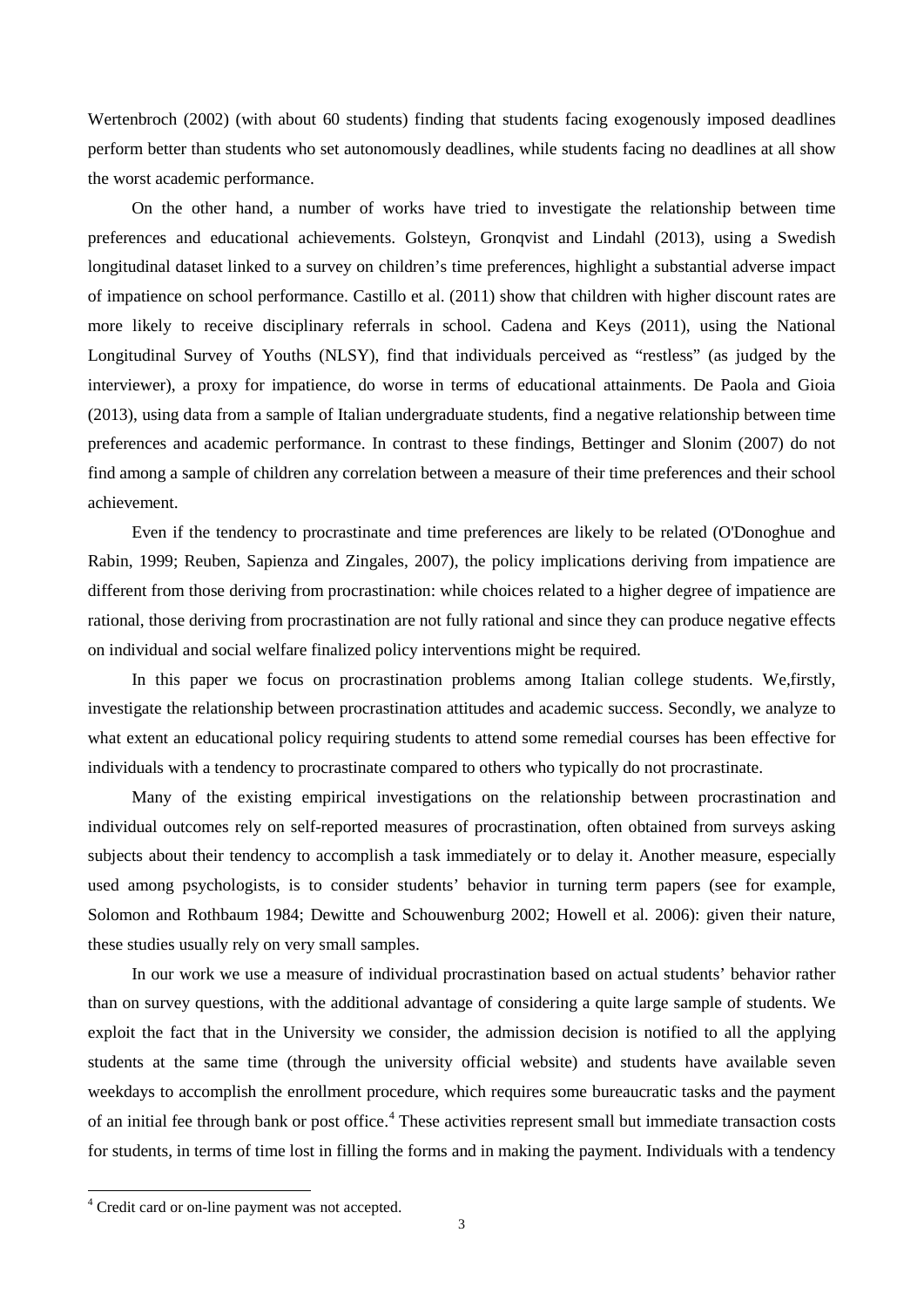to procrastinate are likely to accomplish the task later in time or just before the deadline. Therefore, we consider as a proxy of individual procrastination the number of days a student takes to accomplish the enrollment procedure since the admission notification. This measure of procrastination is a reasonable behavioural counterpart of survey questions asking students about their tendency to "complete assignments immediately", "complete before deadline", or "at the last possible moment". Then, we assume that procrastination in carrying out this administrative task is predictive of a general tendency to procrastinate that we consider as a relatively stable and persistent characteristic of an individual.

The short time period that students had for accomplishing the bureaucratic procedures required for enrollment also allows to plausibly assume – in terms of the  $(\beta, \delta)$  formulation – that the standard discount factor  $\delta$  is equal to one. Therefore, with respect to existing works in which the impact of  $\delta$  and  $\beta$  cannot typically be separated, thanks to a reasonable measure of  $\beta$ , we are able to isolate the effects of self-control problems (which arise from limited rationality) from those arising from a pure time preference (consistent with full individual rationality).

Similar measures of procrastination are used by Reuben, Sapienza and Zingales (2007) who consider both the delay of students in cashing a check and the timing for the application to an MBA. Compared to their measures, our indicator is less likely to be affected by other factors apart from students' tendency to procrastinate. In fact, we do not consider the timing for the application to the Degree program, but the timing for accomplishing bureaucratic procedures once students' applications were accepted by their preferred degree course. These students are unlikely to be students scarcely motivated to enroll at university or uncertain about the Degree program to choose (we also present some robustness checks showing that neither motivation nor the availability of information are driving our results). In addition, given the very short time period of seven days that students had for finalizing their enrollment procedure, we can exclude that our measure is related to students' wealth or financial constraints (indeed our measure of procrastination is not correlated neither with parents' education nor with their economic conditions).<sup>[5](#page-4-0)</sup>

In the first part of the paper we investigate whether academic achievements are correlated to procrastination. We find that, controlling for a number of individual characteristics, including cognitive abilities, students who tend to procrastinate obtain worse educational outcomes, both at the High School level (earning a lower Final Grade) and in terms of the number of credits acquired in their academic career. The tendency to procrastinate is also positively related to drop out decisions. These results hold true also when – using an alternative sample – we control for parents' education, family background and some measures of individual motivation.

<span id="page-5-0"></span>Thus, our findings are in line with the recent literature (see, among other, Heckman and Rubinstein, 2001) stressing the importance of non-cognitive abilities for success in education and in the labor market.

<sup>&</sup>lt;sup>5</sup> Novarese and Di Giovinazzo (2013) use a very similar measure of procrastination for students enrolled at a Degree Program in Law at an Italian University and find high rates of correlation between this variable and several measures of students' performance.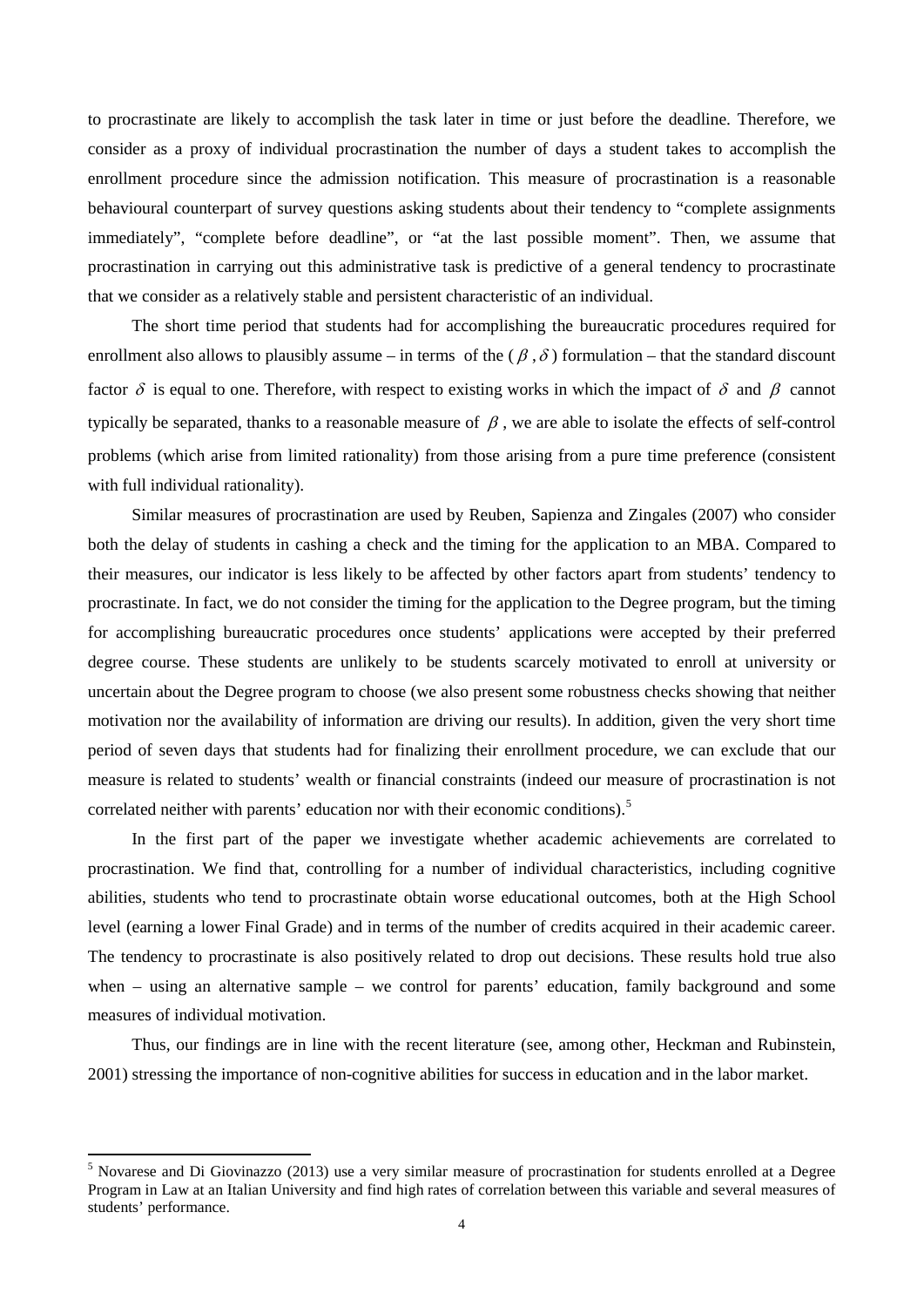The second part of our paper investigates whether an educational policy undertaken to help students to close their educational gaps is also effective to overcome procrastination problems. While the existing literature considers interventions directly aimed at reducing procrastination – such as binding deadlines or other commitment technologies (DellaVigna, 2009) – we show that also policies not directly aimed at solving self-control problems can produce positive effects on procrastinators. More precisely, we focus on a policy – adopted for our sample students in 2009-2010 – requiring freshmen students to attend some remedial courses at the beginning of the academic year. Assignment to remedial courses was based on the results obtained by the students at a placement test and only students who, in each field of study, were placed below a certain score were induced to take remedial courses. Relying on the cutoff rule adopted to assign students to the treatment, De Paola and Scoppa (2014) evaluate the effectiveness of the remedial program using a Fuzzy Regression Discontinuity Design. In this paper, instead, using the same identification strategy, we investigate whether the effects of the program were heterogeneous according to students' attitude to procrastinate.

Remedial courses and the related mentoring activities made soon salient to attending students the need to work hard to overcome their educational gaps. This type of awareness might reveal particularly relevant for subjects with a tendency to procrastinate. Furthermore, given the very small number of students in each class (maximum 40 students), these courses provided deadlines for studying activities (through exercises in classes, tutorials, homework, and so on) that induced students to provide effort on a regular basis: this mechanism might have changed students' studying habits and might result especially beneficial for procrastinators.

We firstly show that students just above and below the cutoff point (on which assignment to the remedial program was based) do not differ significantly in terms of their tendency to procrastinate. Then, we present both Intention to Treat effects and Local Average Treatment effects and show that the effectiveness of the remedial program was different according to students' propensity to procrastinate. We find that students who mostly benefit from the program are those with the strongest tendency to procrastinate. This finding is consistent with results emerging from Carrel and Sacerdote (2013) who show that a program offering monetary incentives and mentoring activities to high school students was especially helpful for individuals who tend to procrastinate.

The paper is organized as follows. In Section 2 we provide some background information and describe the data used in our empirical investigation. In Section 3 we analyze how students' educational outcomes are related to procrastination. Section 4 shows the different impact of remedial courses according to students' procrastination attitude. Section 5 concludes.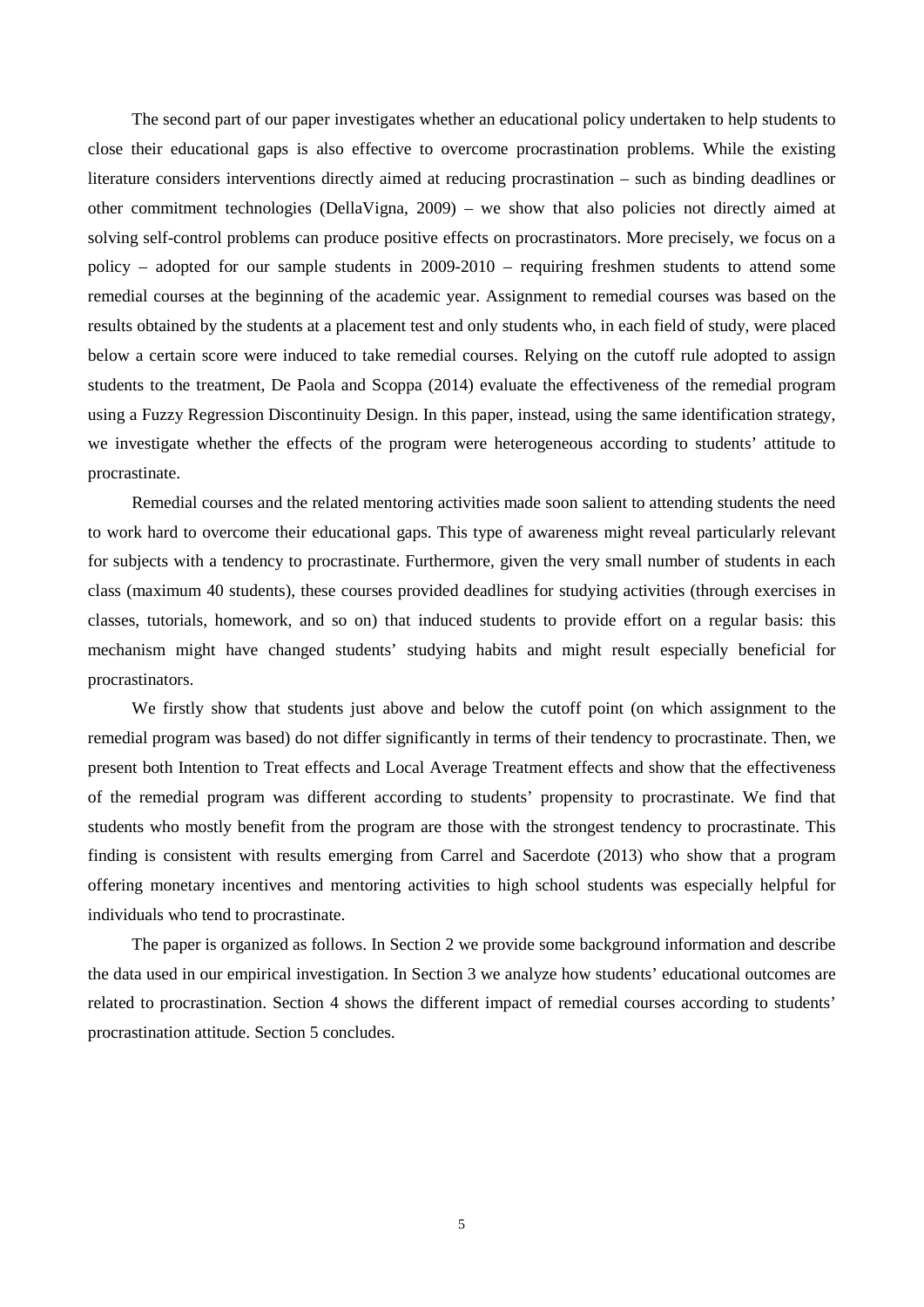#### *2. Data and Descriptive Statistics*

Our empirical analysis relies upon individual-level data using a sample of undergraduate students enrolled in the academic year 2009-2010 at the University of Calabria, a middle-sized public university located in the South of Italy.<sup>[6](#page-5-0)</sup> The students in our sample are enrolled in First Level Degree (FLD) courses offered within different fields (Economics, Pharmacy, Engineering, Humanities, Mathematics and the Natural Sciences, and Political Sciences).<sup>[7](#page-7-0)</sup>

Starting from the  $1<sup>st</sup>$  to the  $24<sup>th</sup>$  August 2009, our sample students have applied for their preferred Degree program at the University of Calabria. Then, the University has evaluated students' applications. The evaluation procedure – mainly based on students' High School Grade – has led to a list of admitted students. This list was communicated to students through publication on the University website on September  $9<sup>th</sup>$ . Therefore, all students who applied for a place were informed of the admission decision at the same time. Starting from the publication of admission decisions, admitted students had 7 weekdays to accomplish the enrolment procedure (from September  $10^{th}$  to September  $18^{th}$ ).

Students who did not accomplish their enrolment process were excluded and places left vacant were filled with students who were ranked lower at the first stage or by re-opening the application procedure. Given this procedure, after the first deadline, a number of students were admitted in Degree Programs ended up with vacant places after the accomplishment of the first stage of enrolment. In our analysis we exclude these students and we only consider students whose enrolment was completed until the first deadline. Students enrolled later may have ended up in Degree Programs that differ from those that they would have chosen as a first choice or could be characterized by other unobservable differences with respect to regularly enrolled students.

The enrolment procedure requires students to fill in a number of forms and to pay a first small part of the university fees (320 euros) through a payment at a Bank or a Post Office. We observe the day in which students have accomplished their enrolment procedure and on the basis of this information we build a measure of procrastination considering how this date was close to the deadline.

More precisely, our main variable *Procrastination* takes values from 1, for students who have accomplished their enrolment procedure the first day after the notification of admission, to 7, for students accomplishing the procedure the last admissible day. As it is possible to see from Table 1, in which we report some descriptive statistics, students on average accomplish their enrolment procedure after 4 days from notification of admission. However, there is a quite large variability, with 12.4% of students enrolling within the two days following notification (we build a dummy variable *No Procrastination* equal to one when this

 $6$  The University of Calabria currently has about 33,000 students, who are enrolled in different Degree Courses and are at different levels of the Italian University system.

<span id="page-7-1"></span><span id="page-7-0"></span> $<sup>7</sup>$  Since reform in 2001, the Italian university system has been organized around three main levels: First Level Degrees</sup> (3 years legal duration), Second Level Degrees (further 2 years), and PhD Degrees. When starting their university career, students choose a field and within that field they enrol in a certain FLD course. In order to gain a FLD course, students have to obtain a total of 180 credits (each successfully accomplished exam gives a number of credits ranging from 1-10; dissertation carries also some credits).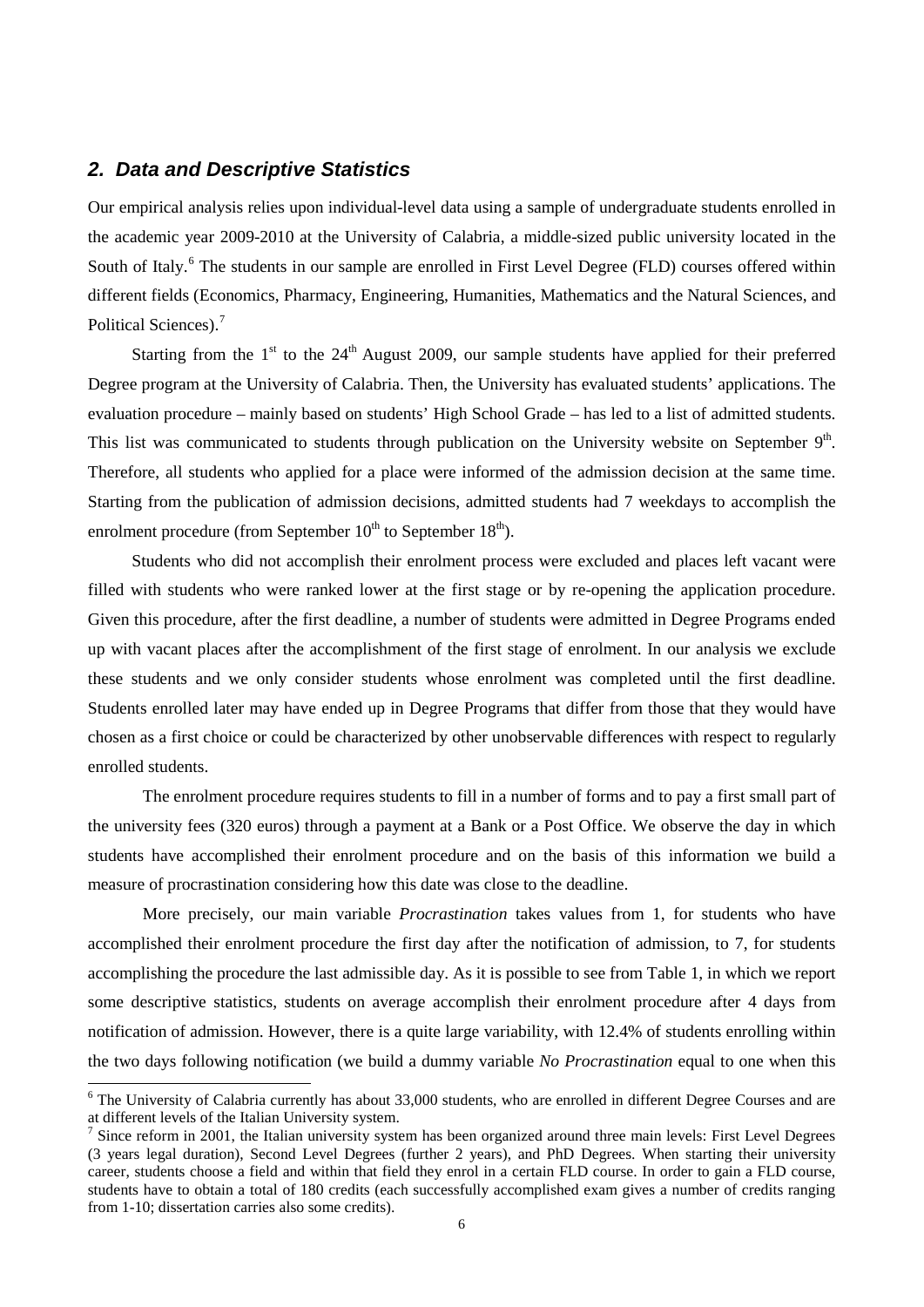occurs), 43% of students who accomplish the enrolment procedure in the third or fourth day following notification (represented with the dummy *Slight Procrastination*) and 44.5% of students waiting until the last three days before the deadline (represented with the dummy *Heavy Procrastination*). [8](#page-7-1)

The measure of procrastination we use should distinguish between students who in accomplishing a task do it soon, those who wait and those who do it at the last moment because of a binding deadline. Our assumption is that this measure of procrastination captures a quite stable and persistent characteristic of students and, hence, we investigate if this variable is correlated to past and present educational achievements. As we will show in the next section, this measure is not correlated neither to students' economic and cultural background, nor to their motivation in studying activities.

Thanks to the administrative data provided by the University of Calabria, we observe a number of students' characteristics, such as gender, province and municipality of residence, year of high school completion and some measures of ability (*High School Grade*, type of High School attended, performance at the placement test).

Our students are enrolled in 5 different fields of study offered at the University of Calabria: Economics (33% of students), Pharmacy (13.8%), Humanities (23.3%), Mathematics and Natural Sciences (14.4%), and Political Sciences (15.4%).[9](#page-8-0) Females made up about 64.5% of the sample; *High School Grade*, ranging from 60 to 100, is on average 83; about 49% of students attended a *Lyceum* (rather than a technical or vocational school) and about 26% of them enrolled at University not in the same year in which they graduated from *High School* (*Older Student*).

| rapic 1. Descriptive Otatistics   |            |          |           |                  |       |
|-----------------------------------|------------|----------|-----------|------------------|-------|
| Variable                          | <b>Obs</b> | Mean     | Std. Dev. | Min              | Max   |
| Procrastination                   | 3335       | 4.275    | 1.557     |                  | 7     |
| No Procrastination                | 3335       | 0.124    | 0.329     | $\left( \right)$ |       |
| <b>Slight Procrastination</b>     | 3335       | 0.431    | 0.495     | 0                |       |
| <b>Heavy Procrastination</b>      | 3335       | 0.445    | 0.497     | $\Omega$         |       |
| Female                            | 3335       | 0.645    | 0.479     | 0                |       |
| High School Grade                 | 3335       | 83.087   | 11.454    | 60               | 100   |
| Lyceum                            | 3335       | 0.486    | 0.500     | 0                |       |
| Age                               | 3335       | 19.987   | 3.615     | 18               | 55    |
| <b>Total Credits</b>              | 3335       | 49.598   | 38.896    | 0                | 126   |
| Economics                         | 3335       | 0.331    | 0.471     |                  |       |
| Pharmacy                          | 3335       | 0.138    | 0.345     | 0                |       |
| <b>Humanities</b>                 | 3335       | 0.233    | 0.423     | $\Omega$         |       |
| <b>Math and Natural Sciences</b>  | 3335       | 0.144    | 0.351     | $\left( \right)$ |       |
| <b>Political Sciences</b>         | 3335       | 0.154    | 0.361     | 0                |       |
| <b>Test Score</b>                 | 3335       | $-1.146$ | 14.992    | -50              | 46.83 |
| Older student                     | 3335       | 0.265    | 0.442     | 0                |       |
| <b>Effective Treatment (Hours</b> | 3335       | 0.555    | 0.635     | $\theta$         | 1.6   |
| Attendance Remedial Courses/100)  |            |          |           |                  |       |
| <b>Assigned Treatment</b>         | 3335       | 0.586    | 0.493     | $\theta$         |       |

**Table 1. Descriptive Statistics**

<span id="page-8-1"></span><span id="page-8-0"></span><sup>&</sup>lt;sup>8</sup> Our results are robust to different definitions of dummies for procrastination levels.<br><sup>9</sup> We have decided to exclude students enrolled in Engineering from our analysis because all the students in this field, independently of their Test Score obtained, were encouraged to attend the remedial courses.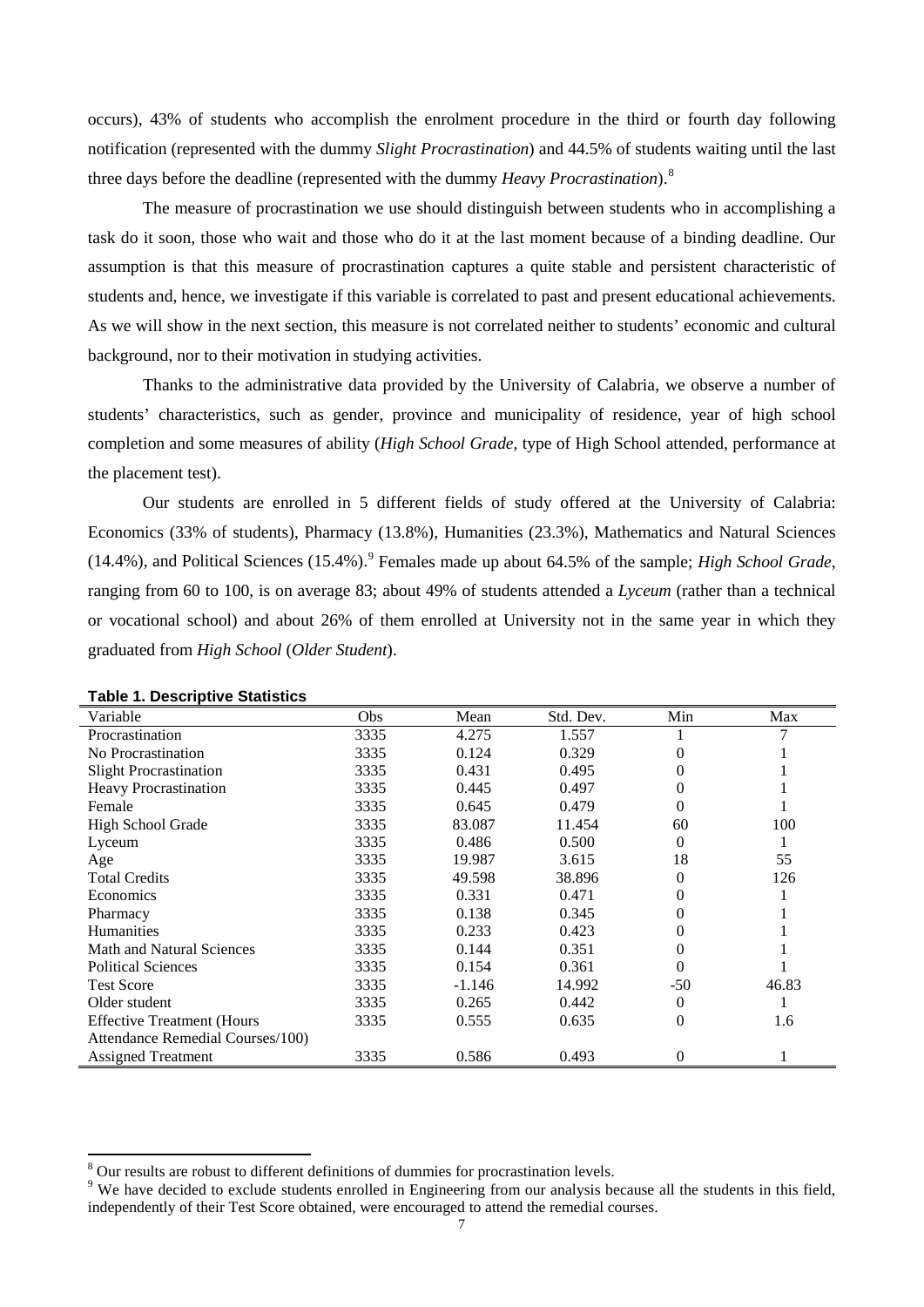We also have information on an additional measure of students' ability given by students' performance in a placement test. As explained above, the cohort of students we consider were involved in a remedial program promoted by the regional government of Calabria and financed by the European Social Fund. Assignment to remedial courses (consisting of 160 hours of lectures coping with mathematics and language skills and carried out at the beginning of the academic year) was based on the results obtained by students at a placement test and only students who, in each field of study, were placed below a certain score were advised to take the remedial program. We build a variable, *Test Scorei*, as the percentage of correct answers given by student *i* in the placement test and we subtract the threshold level fixed by each faculty to assign students to remediation so as to make students' scores homogeneous across different fields of study. In this way, a score of +1 indicates that the student is placed just above the threshold and he/she is not invited to attend the remedial courses, while a score of 0 or a negative score indicates that the student is below the threshold and is advised to attend the remedial courses. We define the dummy variable *Assigned Treatment<sub>i</sub>*, which takes the value of one if student *i* has been assigned to the remedial courses (*Test*  $Score_i \le 0$ ) and zero otherwise. As shown in Table 1, 58.6% of sample students were assigned to remedial courses (*Assigned Treatment*). However, since courses were strongly recommended but were not compulsory, compliance of students with the assignment rule was only partial. The average number of hours of remedial courses attended by students assigned to the treatment was 94 (out of 160) while the average of *Effective Treatment* for the whole sample is equal to 55 (to make easier to interpret the coefficients, we divide by 100 the number of hours).

We also have information on students' careers at university. As shown in Table 1, by the end of the second year of their Degree program, students had acquired about 49.6 credits (out of the 120 that they were expected to achieve). Exams are evaluated on a scale ranging from 18 (the minimum passing mark) to 30 cum laude (set equal to 31) and the average grade at passed exams was 23.9.

In a regression in which we consider as dependent variable *Procrastination* and as independent variables students' characteristics (results not reported) we find that students' tendency to procrastinate is negatively correlated to our measures of ability, *High School Grade* and *Test Score*, while we do not find any statistically significant correlation between gender, age and type of school attended. Since in Italy students with better family background typically attend Lyceums, we are reassured that our measure of procrastination does not catch factors that might be related to family economic conditions.<sup>[10](#page-8-1)</sup>

We also find that students with a tendency to procrastinate are more likely to be assigned to treatment, but as we will discuss in section 4 this correlation vanishes when we control for students' performance at the placement test. Finally, as expected, among students assigned to treatment those with a tendency to procrastinate attend a smaller number of hours of remedial courses.

<span id="page-9-0"></span> $10$  We will provide further evidence on this issue in Section 3.1.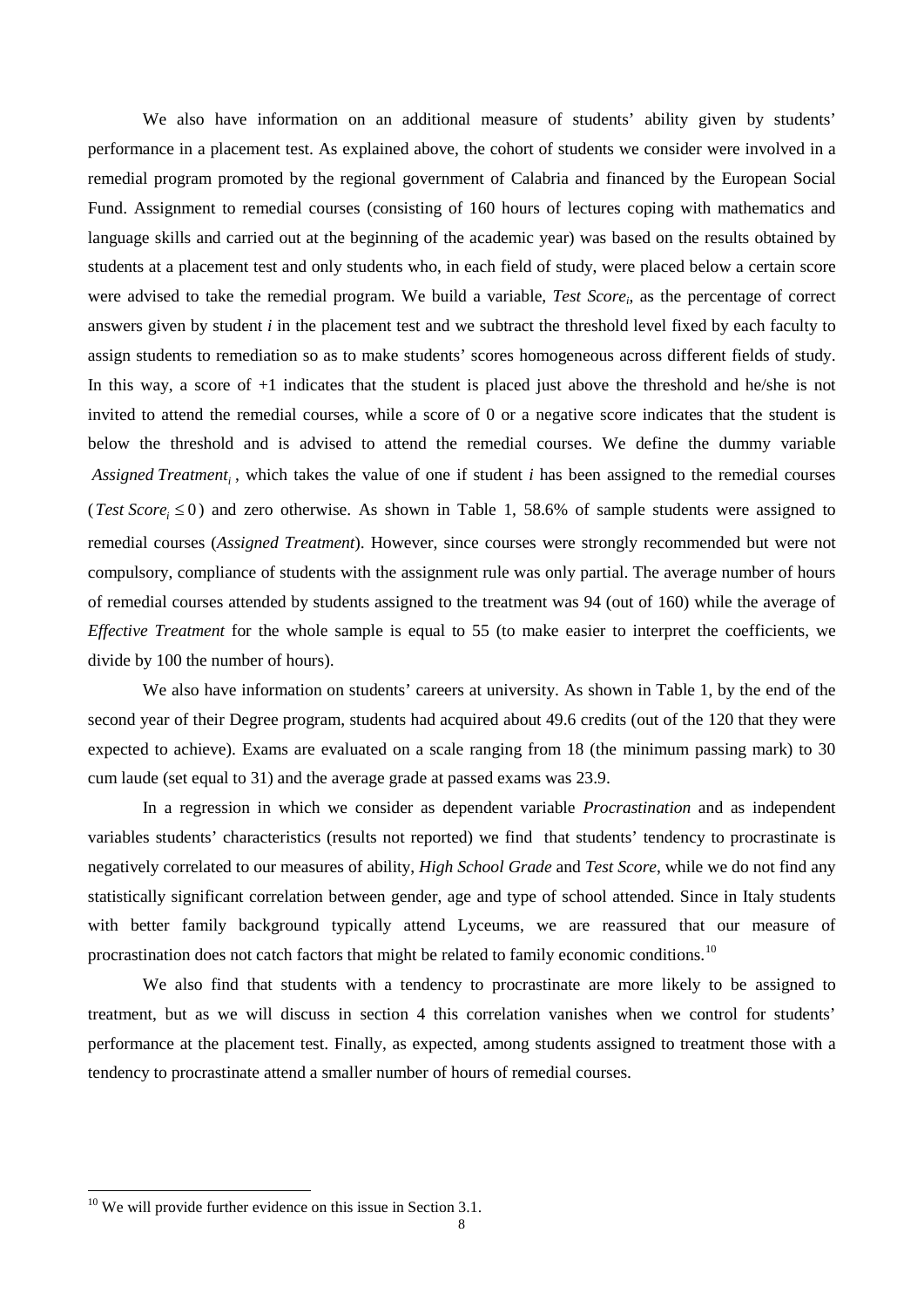#### *3. Procrastination and Academic Success*

In this Section we analyze how students educational outcomes are related to our measure of procrastination. We firstly investigate the relationship between procrastination and the final grade obtained by students at High School. The idea is that students who procrastinate devote less time and effort to studying activities (postponing costly activities in proximity of deadlines) and, as a consequence, obtain a worse performance.

As reported in Table 2, we find a strong negative relationship between High School Grade and procrastination. In column (1) in which we only consider as a regressor our continuous measure of procrastination, we find that each day of delay in accomplishing the enrolling procedure is associated to a reduction of 0.85 points in the High School Grade (*t*-stat=-6.7). This coefficient becomes slightly smaller (0.73) when we add controls for gender, type of High School attended and the dummy variable *Older Student*  (column 2). In column (3), to take into account that students living in different towns and cities may face different costs in the enrollment procedure (due to different bank services necessary for the payment of fee), we include municipal fixed effects: the coefficient attracted by our indicator of procrastination is still negative and highly statistically significant (at the 1 percent level).

In columns (4) and (5) instead of considering a continuous measure of procrastination, we use the two dummy variables *Slight Procrastination* and *Heavy Procrastination* (leaving as reference category *No Procrastination*). In both specifications (without and with municipal fixed effects) we find that a student who slightly procrastinates has obtained a High School Grade that is about 1.64 points lower (*t*-stat=-2.7) compared to that obtained by a student who do not procrastinate. We also find that students who heavily procrastinate have obtained a High School Grade that is 3.35 point lower (*t*-stat=-5.5) in comparison to students who do not procrastinate.

|                                | (1)         | (2)            | (3)         | (4)         | (5)         |
|--------------------------------|-------------|----------------|-------------|-------------|-------------|
| Procrastination                | $-0.852***$ | $-0.734***$    | $-0.822***$ |             |             |
|                                | (0.127)     | (0.122)        | (0.131)     |             |             |
| <b>Slight Procrastination</b>  |             |                |             | $-1.641***$ | $-1.844***$ |
|                                |             |                |             | (0.607)     | (0.648)     |
| <b>Heavy Procrastination</b>   |             |                |             | $-3.355***$ | $-3.677***$ |
|                                |             |                |             | (0.607)     | (0.653)     |
| Female                         |             | 4.528***       | 4.824 ***   | 4.547***    | 4.854***    |
|                                |             | (0.404)        | (0.417)     | (0.406)     | (0.418)     |
| Lyceum                         |             | $-0.217$       | 0.072       | $-0.248$    | 0.051       |
|                                |             | (0.384)        | (0.419)     | (0.385)     | (0.419)     |
| Older student                  |             | $-4.699***$    | $-4.205***$ | $-4.754***$ | $-4.277***$ |
|                                |             | (0.455)        | (0.464)     | (0.454)     | (0.463)     |
| Constant                       | 86.731***   | 84.655***      | 84.596***   | 83.736***   | 83.524***   |
|                                | (0.579)     | (0.666)        | (0.703)     | (0.640)     | (0.682)     |
| <b>Municipal Fixed Effects</b> | NO.         | N <sub>O</sub> | <b>YES</b>  | NO.         | <b>YES</b>  |
| <b>Observations</b>            | 3335        | 3335           | 3325        | 3335        | 3325        |
| <b>Adjusted R-squared</b>      | 0.013       | 0.088          | 0.118       | 0.088       | 0.117       |

**Table 2. OLS estimates. Procrastination and Past Scholastic Achievement. Dependent variable: High School Grade**

Notes: The Table reports OLS estimates. Standard errors (reported in parentheses) are corrected for heteroskedasticity. The symbols \*\*\*, \*\*, \* indicate that coefficients are statistically significant, respectively, at the 1, 5, and 10 percent level.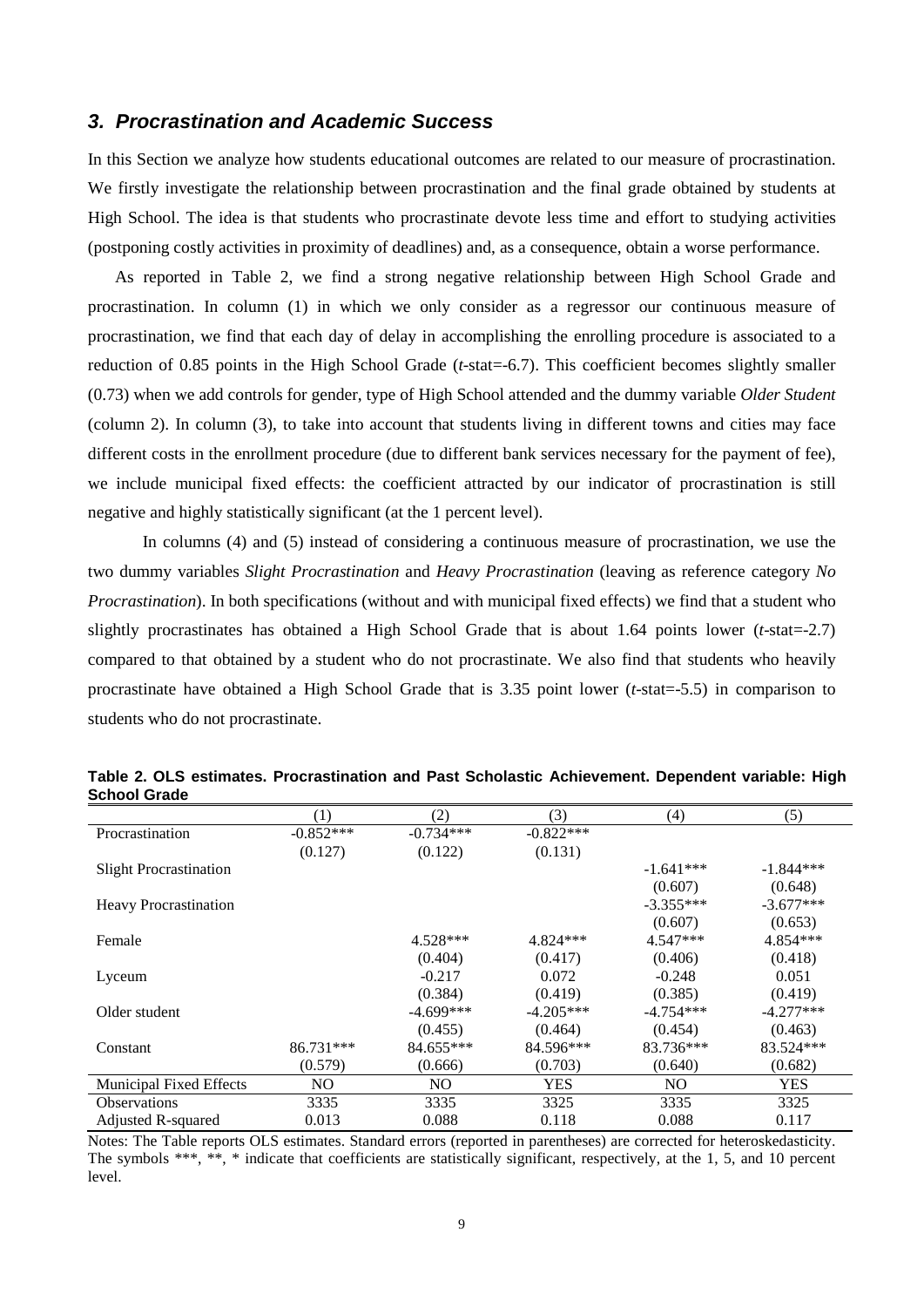Then, we examine how procrastination is correlated to students' achievements at University. It has to be considered that procrastination if favored by the Italian university system in which students pay very low fees, can take the exams when they prefer (students have typically 5 or 6 dates in each academic year in which they can sit to an exam) and can retake the exams as many times as they like. These are probably among the main causes of the unusually long time employed by Italian students to graduate and the very high drop-out rates (see Dornbusch, Gentilini, and Giavazzi, 2000).

In Table 3 we present estimation results considering as outcome variable the number of credits acquired by students in the two first years at University. In column (1), reporting results without individual controls, we find that one day of delay in the enrollment procedure is associated to a reduction of 5.18 credits (*t*-stat=-12.3). This correlation becomes slightly smaller in magnitude when we add controls for individual characteristics and municipal fixed effects (column 2). The same results hold true in column (3), where we add field of study dummies and our measure of ability *Test Score*. [11](#page-9-0)

In column (4) , in which we include the basic set of our controls, we show that students who *Slightly Procrastinate* acquire 3.64 credits less in their academic career compared to students who do not procrastinate and that for students who are *Heavy Procrastinators* this reduction is much larger (about 12.8 credits). Results remain substantially unchanged when we include among regressors our full set of controls and municipal fixed effects (column 5).

<span id="page-11-0"></span><sup>&</sup>lt;sup>11</sup> In these specifications we are probably "over-controlling" since procrastination – as we have seen above – has a direct impact on past educational achievements.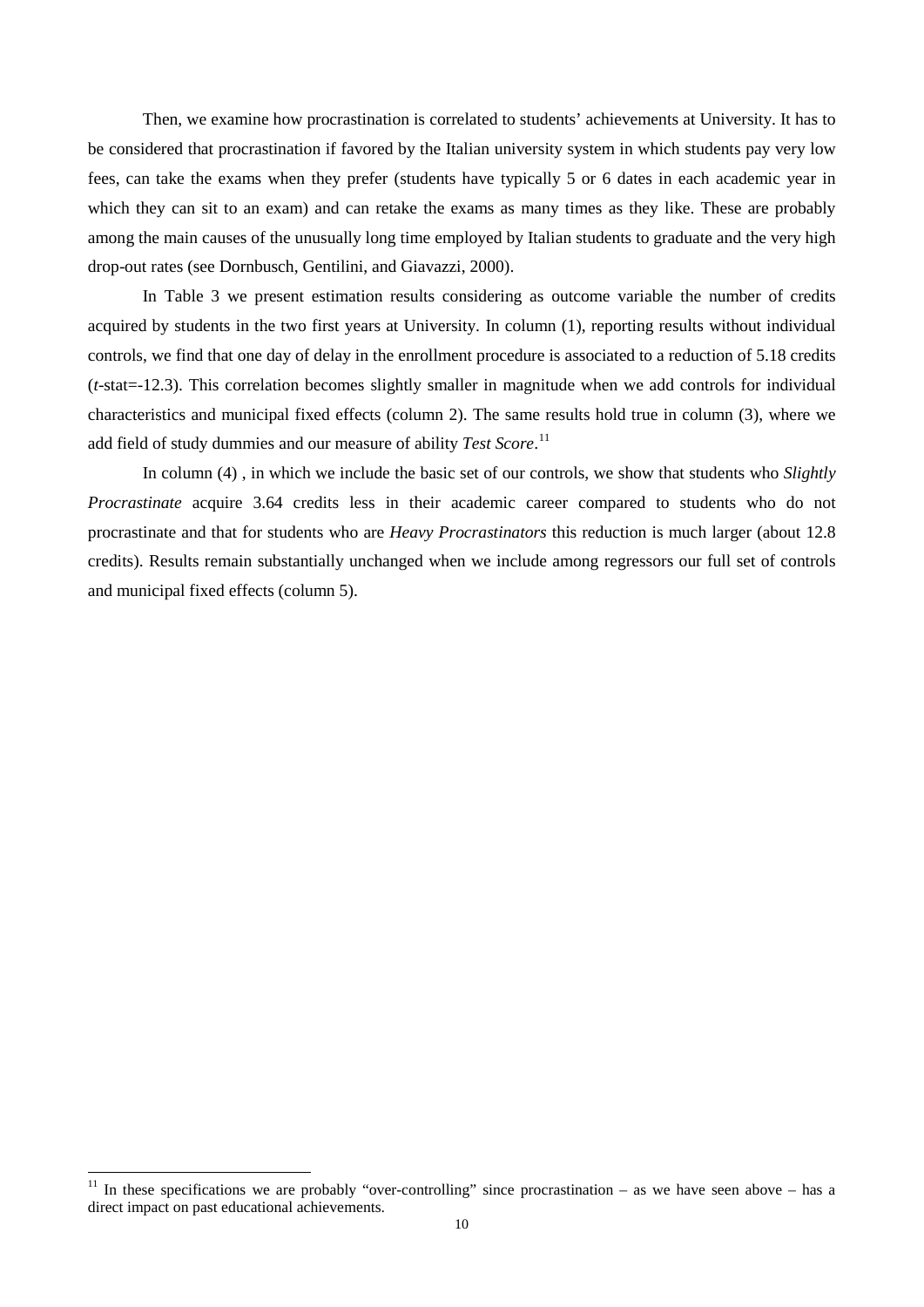|                               | (1)            | (2)          | (3)          | (4)          | (5)          |
|-------------------------------|----------------|--------------|--------------|--------------|--------------|
| Procrastination               | $-5.178***$    | $-3.606***$  | $-3.527***$  |              |              |
|                               | (0.422)        | (0.431)      | (0.412)      |              |              |
| <b>Slight Procrastination</b> |                |              |              | $-3.640*$    | $-4.833**$   |
|                               |                |              |              | (2.132)      | (2.039)      |
| <b>Heavy Procrastination</b>  |                |              |              | $-12.874***$ | $-13.169***$ |
|                               |                |              |              | (2.157)      | (2.063)      |
| Female                        |                | 5.793***     | $6.288***$   | $5.750***$   | $6.326***$   |
|                               |                | (1.399)      | (1.405)      | (1.404)      | (1.410)      |
| High School Grade             |                | $1.002***$   | $0.872***$   | $1.010***$   | $0.880***$   |
|                               |                | (0.060)      | (0.064)      | (0.061)      | (0.064)      |
| Lyceum                        |                | 7.301***     | 5.428***     | 7.305***     | 5.423***     |
|                               |                | (1.372)      | (1.389)      | (1.376)      | (1.393)      |
| Older student                 |                | $-7.735***$  | $-9.511***$  | $-8.142***$  | $-9.875***$  |
|                               |                | (1.541)      | (1.479)      | (1.543)      | (1.482)      |
| <b>Test Score</b>             |                |              | $0.374***$   |              | $0.373***$   |
|                               |                |              | (0.051)      |              | (0.051)      |
| Pharmacy                      |                |              | $-16.217***$ |              | $-16.360***$ |
|                               |                |              | (2.035)      |              | (2.041)      |
| Humanities                    |                |              | 5.015***     |              | 4.838***     |
|                               |                |              | (1.816)      |              | (1.821)      |
| Math and Natural S~s          |                |              | $-15.822***$ |              | $-15.688***$ |
|                               |                |              | (1.987)      |              | (1.993)      |
| <b>Political Sciences</b>     |                |              | $6.583***$   |              | $6.722***$   |
|                               |                |              | (1.969)      |              | (1.974)      |
| Constant                      | 71.734***      | $-23.513***$ | $-9.263$     | $-32.138***$ | $-16.934***$ |
|                               | (1.938)        | (5.605)      | (5.981)      |              | (5.916)      |
|                               |                |              |              | (5.527)      |              |
| Municipal Fixed Effects       | N <sub>O</sub> | <b>YES</b>   | <b>YES</b>   | <b>YES</b>   | <b>YES</b>   |
| <b>Observations</b>           | 3335           | 3325         | 3325         | 3325         | 3325         |
| Adjusted R-squared            | 0.043          | 0.180        | 0.254        | 0.177        | 0.250        |

**Table 3. OLS Estimates. Procrastination and Achievement at University. Dependent variable: Number of Credits**

Notes: The Table reports OLS estimates. Standard errors (reported in parentheses) are corrected for heteroskedasticity. The symbols \*\*\*, \*\*, \* indicate that coefficients are statistically significant, respectively, at the 1, 5, and 10 percent level.

We also find that procrastination affects the probability of dropping out from university. Although we do not have direct information on whether students have decided to drop out of their university studies, we consider students who have not passed any exam over the first two years of their Degree program as students who have dropped-out or who are at strong risk of dropping out. Then, we use this information to define a dummy variable, *Drop-out,* that takes the value of one when the student has not passed any exam over the first and the second year of his/her academic career and 0 otherwise. We find that, controlling for the full set of our controls, an increase of one point in our measure of procrastination leads to an increase in the probability of dropping out of 3 percentage points, statistically significant at the 1 percent level. Moreover, students who heavily procrastinate have a higher probability of dropping out of 10 percentage points compared to students who do not procrastinate (results not reported to save space).<sup>[12](#page-11-0)</sup>

<span id="page-12-0"></span> $12$  We also find a negative correlation (statistically significant at 5 percent level) between the average grade students obtained in the exams they passed and both Slight and Heavy Procrastination. The correlation between the average grade at passed exams and Procrastination is negative but statistically insignificant at usual levels.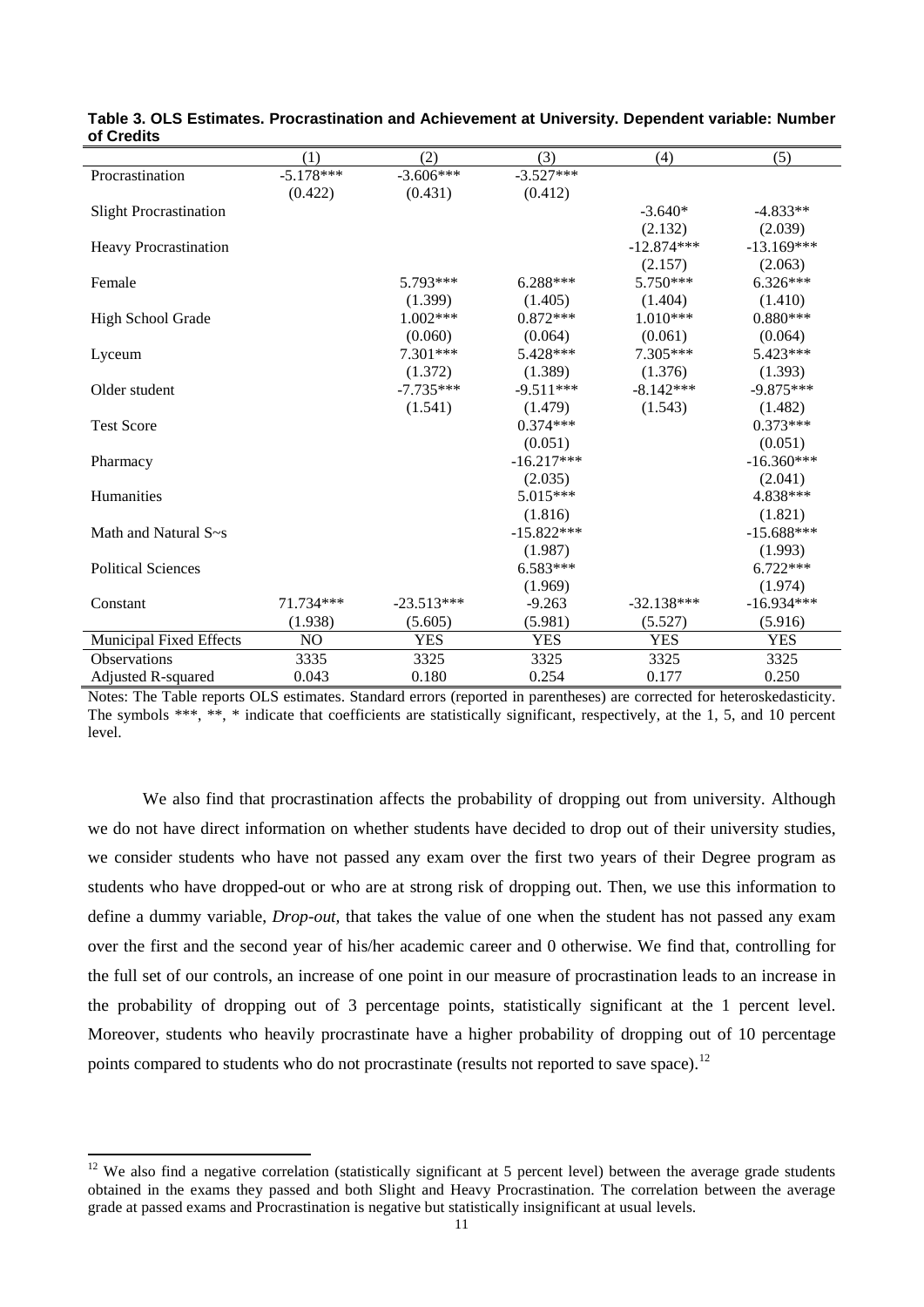#### *3.1. Adding controls for family background and student motivation*

One may wonder whether our results are driven by some unobservable students' characteristics that are correlated both to their academic success and to our measure of procrastination. Unfortunately, for the cohort of students enrolled in 2009-2010 we do not have additional controls for students' characteristics. However, we have much richer data from the previous cohort (students enrolled in 2008-2009). For these students, thanks to an on-line survey proposed to students at the moment of their enrollment, we have some information on student's family background. Therefore, we can build a number of variables to take into account additional students' characteristics and investigate whether these characteristics affect the estimated relationship between procrastination and educational achievements.

Using information from survey questions we compute a variable *Parents' Education* which is the average number of years of education acquired by students' parents, [13](#page-12-0) two dummy variables *Father Unemployed* and *Mother Unemployed* to take into account whether the student's parents are unemployed. We also have information on whether students were employed at the moment of their enrolment at University, which we use to build a dummy variable *Employed* (8% of sample students).

The correlation between *Procrastination* (which for the 2008-2009 cohort has been computed as described above and takes values in the range 1-7) and our measures of family background is generally weak. For instance, the correlation between *Parents' Education* and *Procrastination* is 0.003 (*p*-value=0.88), while the correlation between *Procrastination* and *Father Unemployed* is 0.028 (*p*-value= 0.13).<sup>[14](#page-13-0)</sup> Finally, the correlation between *Employed* and *Procrastination* is positive (0.029) and statistically significant at the 10 percent level (*p*-value=0.10), probably because employed students are busier and for this reason tend to delay the accomplishment of the enrollment procedure. All in all, this evidence confirms that our measure of procrastination does not catch factors that might be related to family economic conditions.

In Table 4 we report our estimation results for the 2008-2009 cohort of students considering as dependent variable the *Number of Credits* acquired in the two years following enrollment.<sup>[15](#page-13-1)</sup> In column (1) we replicate specification (3) of Table 3. Also for this cohort of students, *Procrastination* is negatively correlated to the *Number of Credits*: the coefficient is similar in magnitude to that found in estimates reported in Table 3.

As shown in column (2), results do not qualitatively change when we add controls for family background and the dummy variable *Employe*d. Our measures of family background are not statistically significant. This is probably due to the fact that these variables are highly correlated with measures of student's cognitive ability and educational choices. For instance, the correlation between *Parents' Education* and *High School Grade* is 0.059 (statistically significant at the 1 percent level). Even stronger is the correlation between *Parents' Education* and the type of school attended (Lyceum): 0.324, *p*-value=0.00,

<span id="page-13-2"></span> $13$  The number of years of education of students' mother and father are highly correlated (0.62, statistically significant at the 1 percent level). For this reason we do not consider them as separate regressors.

<span id="page-13-1"></span><span id="page-13-0"></span><sup>&</sup>lt;sup>14</sup> The correlation between *Procrastination* and *Mother Unemployed* is -0.003 (*p*-value=0.86).<br><sup>15</sup> Results similar to those reported in Table 2 are found when we consider as dependent variable the *High School Grade* and add controls for family background and student's employment status (results are not reported).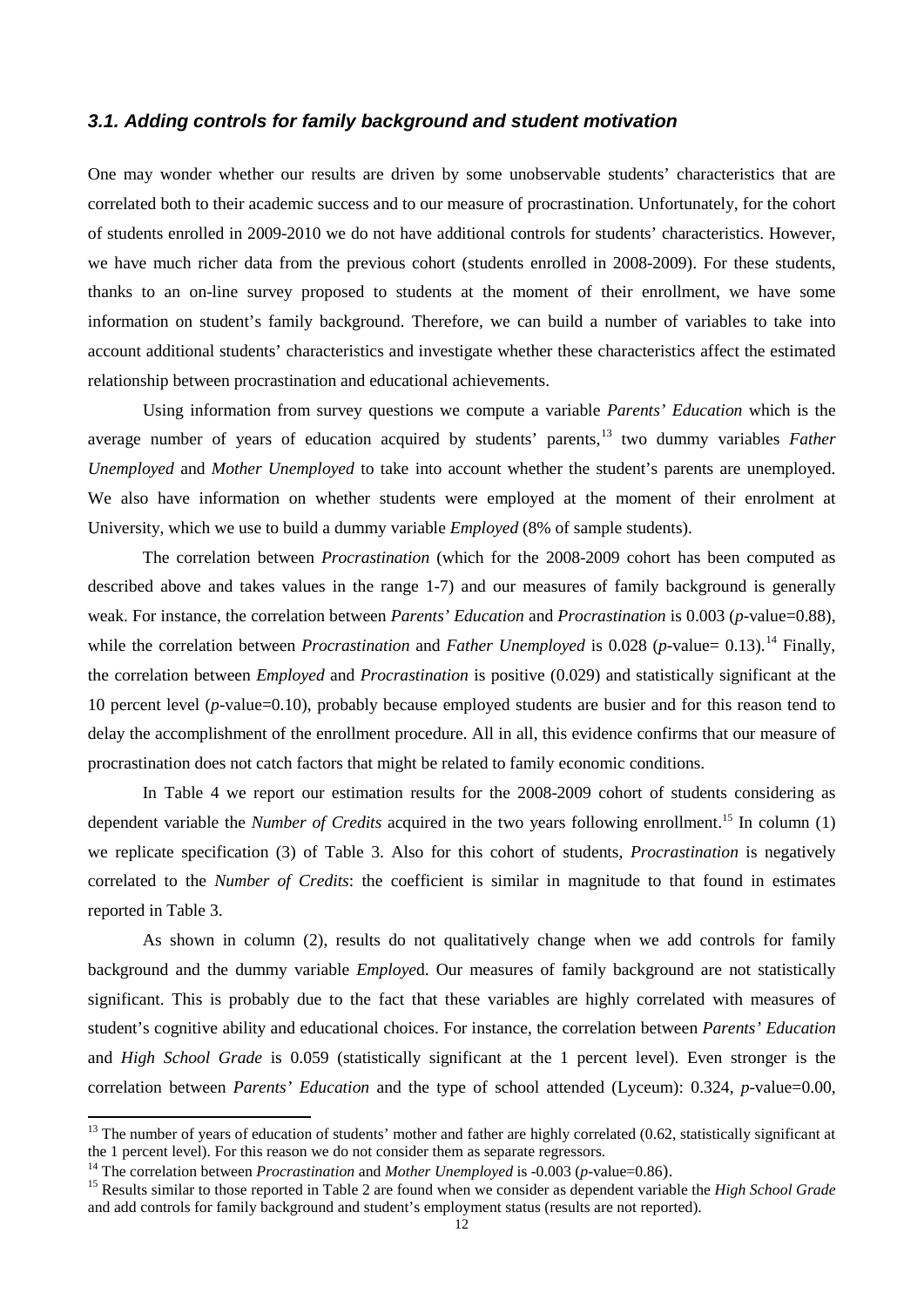confirming that in Italy individuals from wealthier families typically attend a Lyceum, while those with a poorer background enroll in vocational schools (see, for example, Checchi, Fiorio, Leonardi, 2008). This tendency is also supported by the negative correlation we find between *Father Unemployed* and *Lyceum* (- 0.093, *p*-value=0.00).

To confirm this, in column (3) we estimate a specification in which we control for family background but we exclude from regressors *High School Grade*, *Lyceum* and *Test Score*. Without controlling for students' measures of cognitive ability, we find that the *Number of Credits* is positively affected by *Parents' Education* and negatively affected by the dummy variable *Employed* (denoting whether the student's was working at the moment of his/her enrollment at University).

In columns (4) and (5) of Table 4 we replicate specifications (1) and (2), but we measure procrastination using the two dummy variables *Slight Procrastination* and *Heavy Procrastination*. We find that both *Slight Procrastination* and *Heavy Procrastination* are negatively and statistically significantly correlated to the *Number of Credits*. Remarkably, these estimates are very similar in the two specifications and very close to those found for the cohort 2009-2010. Controlling for the full set of variables in column (5), students who slightly procrastinate acquire about 3.9 credits less compared to students who do not procrastinate, while those who heavily procrastinate acquire about 12 credits less.

In principle the choice to accomplish the enrollment procedure close to the deadline could be determined by lack of motivation or uncertainty about which field of study to choose or the advisability of going to university at all. However, since we only consider students who were admitted in their preferred Degree program and the time span for finalizing the enrollment procedure was very short, these factors should not play a very relevant role. Furthermore, to better investigate whether the relationship between our measure of procrastination and academic performance is related to motivational factors, we consider a number of additional information provided by our survey data on students' motivation and beliefs at the moment of their enrolment at university.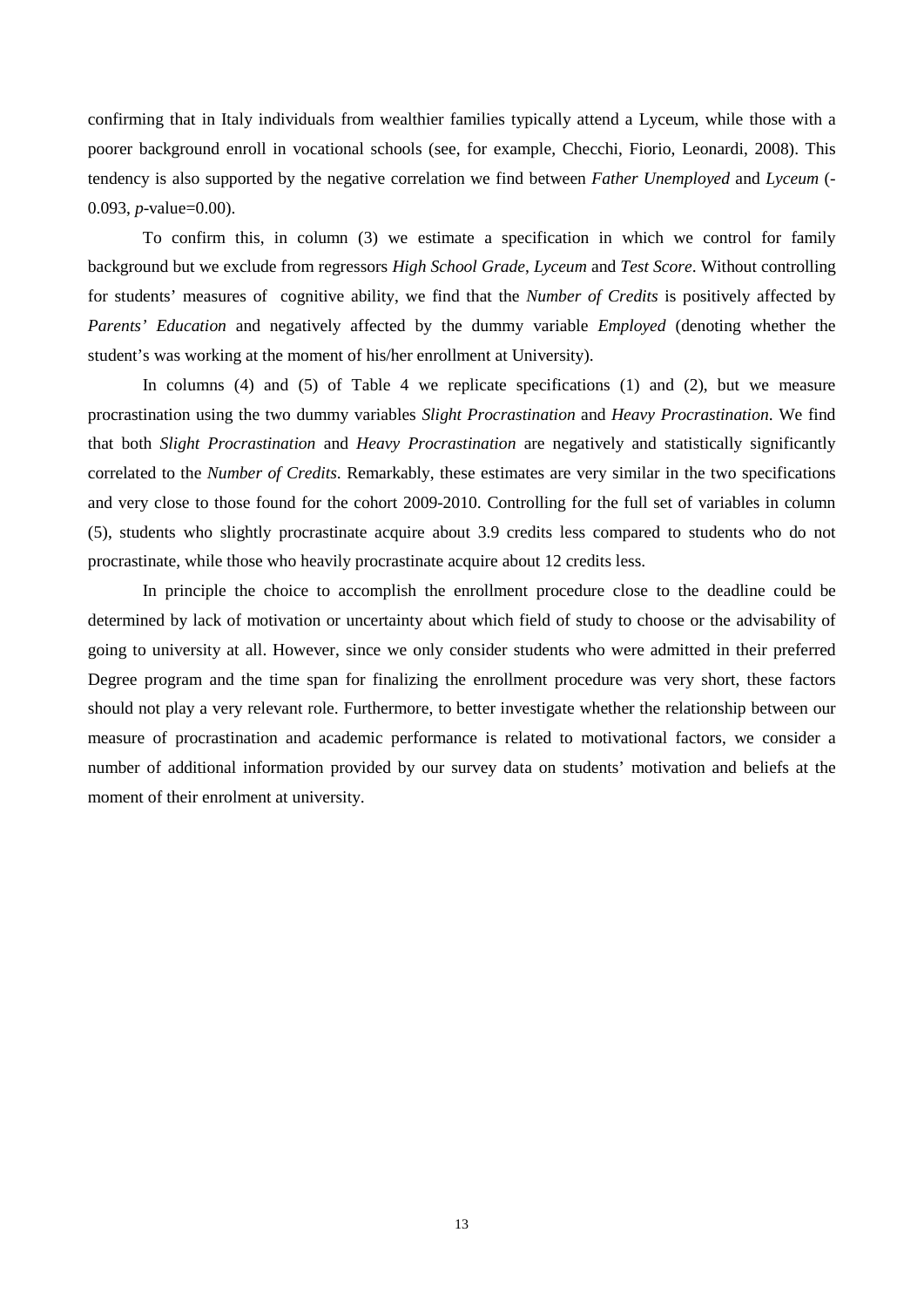| NUMBER OF CIEURS. SHUGHT CHIONEU IN ZUUO-ZUUJ |             |             |              |              |              |             |              |
|-----------------------------------------------|-------------|-------------|--------------|--------------|--------------|-------------|--------------|
|                                               | (1)         | (2)         | (3)          | (4)          | (5)          | (6)         | (7)          |
| Procrastination                               | $-3.338***$ | $-3.305***$ | $-4.254***$  |              |              | $-3.254***$ |              |
|                                               | (0.610)     | (0.611)     | (0.670)      |              |              | (0.610)     |              |
| Slight                                        |             |             |              | $-3.883**$   | $-3.877**$   |             | $-3.751**$   |
| Procrastination                               |             |             |              |              |              |             |              |
|                                               |             |             |              | (1.769)      | (1.772)      |             | (1.770)      |
| Heavy                                         |             |             |              | $-12.076***$ | $-11.947***$ |             | $-11.795***$ |
| Procrastination                               |             |             |              |              |              |             |              |
|                                               |             |             |              | (2.267)      | (2.273)      |             | (2.269)      |
| Female                                        | $6.927***$  | $6.679***$  | 13.146***    | $6.756***$   | $6.519***$   | $6.385***$  | $6.192***$   |
|                                               | (1.612)     | (1.629)     | (1.709)      | (1.613)      | (1.630)      | (1.636)     | (1.637)      |
| High School Grade                             | $0.995***$  | $0.994***$  |              | $1.002***$   | $1.000***$   | $0.970***$  | 0.975***     |
|                                               | (0.072)     | (0.072)     |              | (0.072)      | (0.072)      | (0.072)     | (0.072)      |
| Lyceum                                        | 8.650***    | 8.752***    |              | 8.783***     | 8.877***     | 7.863***    | 7.944***     |
|                                               | (1.545)     | (1.628)     |              | (1.546)      | (1.629)      | (1.663)     | (1.664)      |
| Older student                                 | $-5.358***$ | $-5.007***$ | $-10.659***$ | $-5.119***$  | $-4.779**$   | $-4.137**$  | $-3.876**$   |
|                                               | (1.888)     | (1.935)     | (2.055)      | (1.890)      | (1.937)      | (1.949)     | (1.951)      |
| <b>Test Score</b>                             | $0.375***$  | $0.378***$  |              | $0.372***$   | $0.375***$   | $0.371***$  | $0.368***$   |
|                                               | (0.060)     | (0.060)     |              | (0.060)      | (0.061)      | (0.060)     | (0.061)      |
| Parents' Education                            |             | $-0.082$    | $0.240**$    |              | $-0.079$     | $-0.106$    | $-0.103$     |
|                                               |             | (0.108)     | (0.114)      |              | (0.108)      | (0.109)     | (0.109)      |
| Father Unemployed                             |             | $-1.234$    | $-3.205$     |              | $-1.112$     | $-1.932$    | $-1.882$     |
|                                               |             | (2.759)     | (3.037)      |              | (2.761)      | (2.712)     | (2.713)      |
| Mother Unemployed                             |             | 0.589       | $-0.024$     |              | 0.552        | 0.591       | 0.572        |
|                                               |             | (2.218)     | (2.383)      |              | (2.218)      | (2.216)     | (2.216)      |
| Employed                                      |             | $-2.800$    | $-6.106**$   |              | $-2.729$     | $-1.154$    | $-1.039$     |
|                                               |             | (2.701)     | (2.958)      |              | (2.703)      | (2.754)     | (2.756)      |
| Well Informed                                 |             |             |              |              |              | $-0.421$    | $-0.719$     |
|                                               |             |             |              |              |              | (1.632)     | (1.632)      |
| No Doubts                                     |             |             |              |              |              | $3.154**$   | 3.380**      |
|                                               |             |             |              |              |              | (1.550)     | (1.550)      |
| <b>Planned Attendance</b>                     |             |             |              |              |              | 4.759***    | 4.642***     |
|                                               |             |             |              |              |              | (1.705)     | (1.705)      |
|                                               |             |             |              |              |              |             |              |
| Municipal Fixed<br>Effects                    | <b>YES</b>  | <b>YES</b>  | <b>YES</b>   | <b>YES</b>   | <b>YES</b>   | <b>YES</b>  | <b>YES</b>   |
|                                               |             |             |              |              |              |             |              |
| Observations                                  | 3117        | 3117        | 3117         | 3117         | 3117         | 3117        | 3117         |
| Adjusted R-squared                            | 0.277       | 0.276       | 0.172        | 0.276        | 0.276        | 0.279       | 0.278        |

**Table 4. Procrastination, Achievement and Family Background. OLS Estimates Dependent variable: Number of Credits. Student enrolled in 2008-2009**

Note. In all specifications we control for field of study dummies (not reported to save space). The symbols \*\*\*, \*\*, \* indicate that coefficients are statistically significant, respectively, at the 1, 5, and 10 percent level.

We know whether students – according to their answers – at the moment of enrollment had adequate information on the Degree program they have chosen.<sup>[16](#page-13-2)</sup> About 76% of sample students declared to be *Well Informed* about their educational choice. In addition, 55% of students stated that they had no doubts at all about the opportunity to enroll at university (*No Doubts*).<sup>[17](#page-15-0)</sup> We also have an additional indicator of students' motivation (*Planned Attendance*) obtained using a question asking students about their intention to attend teaching classes (about 79% of students stated that they will attend all the teaching classes held in their

<sup>&</sup>lt;sup>16</sup> We build this variable using the following question in the survey "Do you think the information you had available about the Degree Program you have chosen was: a) Very Adequate, b) Adequate, c) Inadequate, d) Very Inadequate. The dummy variable *Well Informed* takes the value of one for students answering "Very Adequate" or "Adequate" and 0 otherwise.

<span id="page-15-1"></span><span id="page-15-0"></span> $17$  We build this variable using the following question proposed in the survey "Have you had any doubt about the decision to acquire a University degree?" Four answers were possible: a) No doubts, b) Few doubts, c) Some doubts, d) Many doubts. The dummy variable *No Doubts* takes the value of one for students answering "No doubts" and 0 otherwise.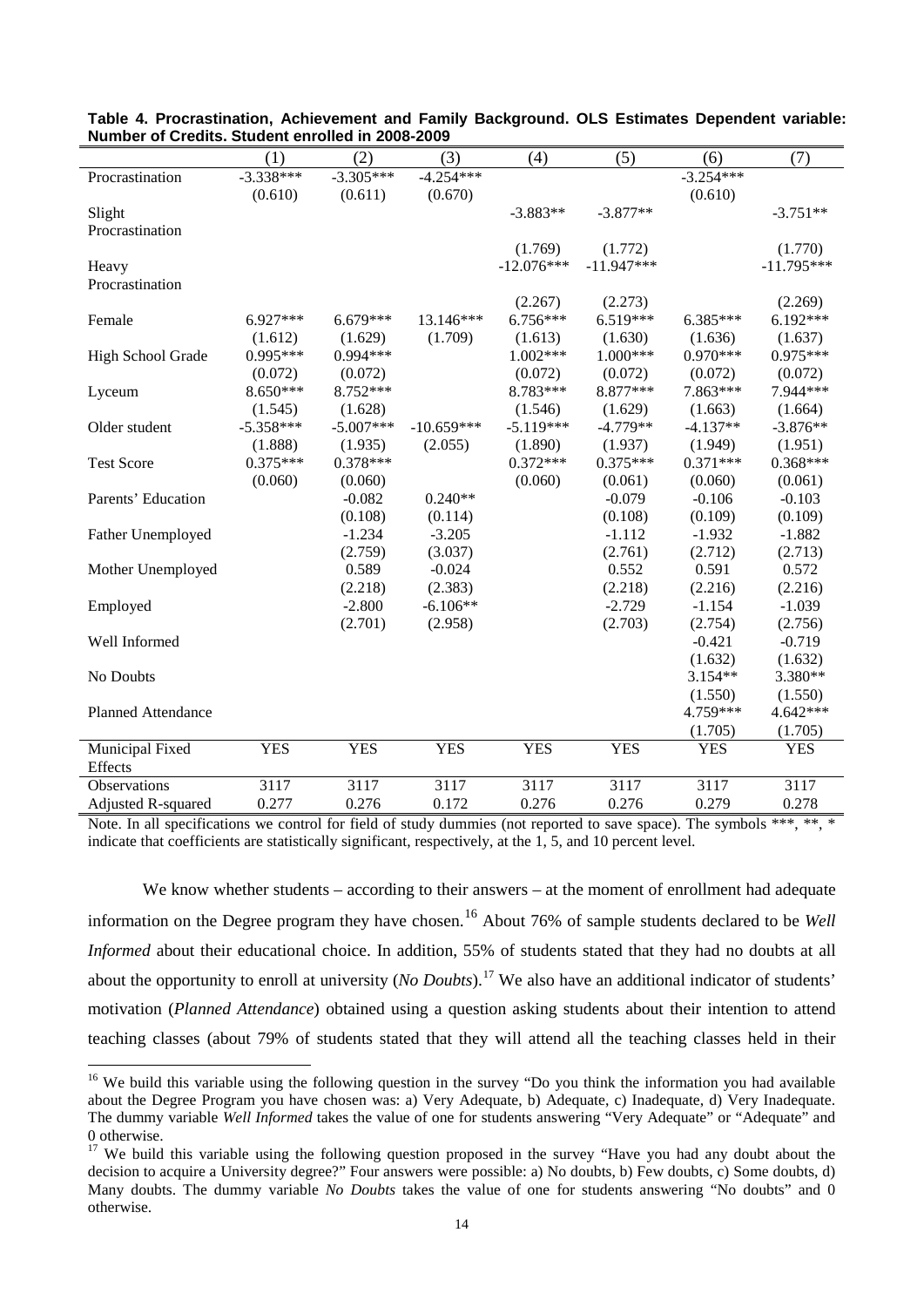Degree program). *Well Informed* and *Planned Attendance* are not correlated with our indicator of procrastination (*p*-values are, respectively, 0.22 and 0.86) while the correlation between *No Doubts* and *Procrastination* is negative and statistically significant at the 5 percent level (*p*-value= 0.05).

In columns (6) and (7) of Table 4 we add these variables among regressors. In column (6) we measure procrastination using the days of delay in accomplishing the enrollment procedure. We find that both *No Doubts* and *Planned Attendance* are positively correlated to the number of credits acquired by students, but the magnitude and significance of the coefficient on *Procrastination* does not change when we add these controls (compare with column 2). Results remain almost unchanged in column (7) when we consider as measures of procrastination the two dummy variables *Slight Procrastination* and *Heavy Procrastination*.

All in all, these results suggest that our measure of procrastination is capturing neither students' background nor his/her degree of motivation or uncertainty in attending university.

#### *4. Procrastination and the Effectiveness of Remedial Courses*

Our sample students enrolled in 2009-2010 were involved in a remedial program financed by the European Social Fund and aimed at improving students' basic competences through an intensive training program offering a number of courses in subjects such as mathematics and language skills (for a total of 160 hours of teaching activities).

The effects of this program were evaluated in De Paola and Scoppa (2014), who show that the program produced beneficial effects. In this Section we investigate whether these effects differ according to students' tendency to procrastinate.<sup>[18](#page-15-1)</sup>

Assignment to remedial courses was based on the results obtained by the students at a placement test and only students who, in each field of study, were placed below a certain score were advised to take remedial courses. As in De Paola and Scoppa (2014), to take into account that compliance was only partial, with some of the subjects assigned to the treatment deciding not to participate in the educational program ("no-shows"), we use a Fuzzy Regression Discontinuity Design in which the treatment status is probabilistically determined as a discontinuous function of the *Test Score* (the exogenous assignment to the treatment is used as an instrument for effective participation in the remedial courses). More precisely, we estimate the following model:

[1] 
$$
Y_i = \beta_0 + \beta_1
$$
 Effective Treatment<sub>i</sub> +  $\beta_2$ Effective Treatment<sub>i</sub> \* (Procrastination) +  $\beta_3$ Procrastination  
+  $\beta_4 f$  (Test Score<sub>i</sub>) +  $\beta_5 X_i + \mu_k + \varepsilon_i$ 

[2]  $iota_{\pi_3}$ Procrastination +  $\pi_4 g$ (Test Score<sub>i</sub>) +  $\pi_5 X_i + \mu_k + \nu_k$ *EffectiveTreatment*<sub>*i*</sub> =  $\pi_0 + \pi_1 A$ ssignedTreatment<sub>*i*</sub> +  $\pi_2 A$ ssignedTreatment<sub>*i*</sub></sub> \* (Procrastination)

<span id="page-16-0"></span><sup>&</sup>lt;sup>18</sup> Some recent empirical studies have evaluated the effects of remedial courses using US data (Bettinger and Long, 2009; Martorell and McFarlin, 2011; Calcagno and Long, 2010).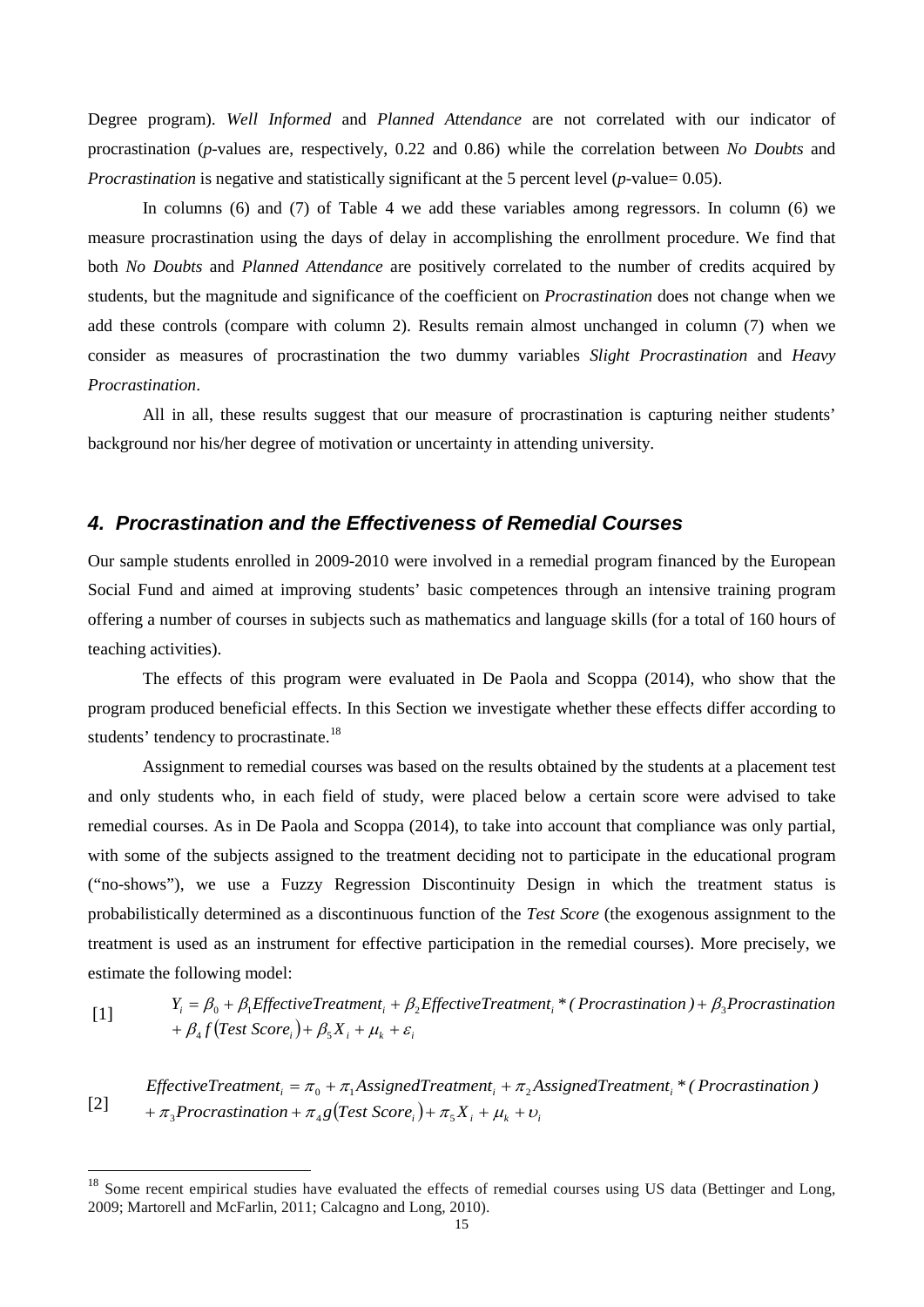where *Yi* is the performance of student measured as the number of credits earned, *Effective Treatment* is a variable measuring the number of hours of remedial courses attended; *Effective Treatment*\**Procrastination* is an interaction term between the number of hours of remedial courses attended and our measure of procrastination (demeaned),  $f$  (*Test Score*<sub>i</sub>) and  $g$  (*Test Score*<sub>i</sub>) are two flexible functional forms relating *Test Score*, respectively, to academic outcomes and participation to *Effective Treatment*;  $X_i$  is a vector of individual characteristics (gender, *High School Grade*, *Lyceum*, province of residence, *Older Student*), which we use to increase the precision of estimates;  $\mu_k$  are field of study dummies to take any difference across fields into account;  $\varepsilon_i$  and  $v_i$  are random error terms.

Equation [2] represents the first stage of the relationship between the student's effective participation in remedial courses and the score obtained at the placement test. The parameter  $\pi_1$  is the effect of the *Assigned Treatment* on the effective participation in the remedial courses. *Assigned Treatment*\**Procrastination* is the interaction between our instrument and the procrastination indicator.

We firstly check the crucial assumption underlying the RDD approach, that is, we show that students just above and below the cutoff point do not differ significantly in terms of tendency to procrastinate.<sup>[19](#page-16-0)</sup> To investigate this issue we run a number of Discontinuity Regressions using as a dependent variable our measure of *Procrastination*, that is, we regress *Procrastination* on the dummy *Assigned Treatment* and control for *Test Score* and field of study dummies.

The estimation results are reported in Table 5. While using a first and second order polynomial of *Test Score* in columns (1) and (2) we find that there is a jump for the variable *Procrastination* at the cutoff point, using a third order polynomial in column (3) we show that *Procrastination* does not show any jump at the cutoff point. Furthermore, in columns (4), (5) and (6) we run Local Linear Regressions focusing on three different bandwidths considering respectively students with a *Test Score* ranging from –10 to +10, –7/+7 and –5/+5 points around the cut-off point. We find again that *Assigned Treatment* does not produce any statistically significant effect on our measure of procrastination.

<span id="page-17-0"></span><sup>&</sup>lt;sup>19</sup> The balance checks for the other explanatory variables are provided in De Paola and Scoppa (2014).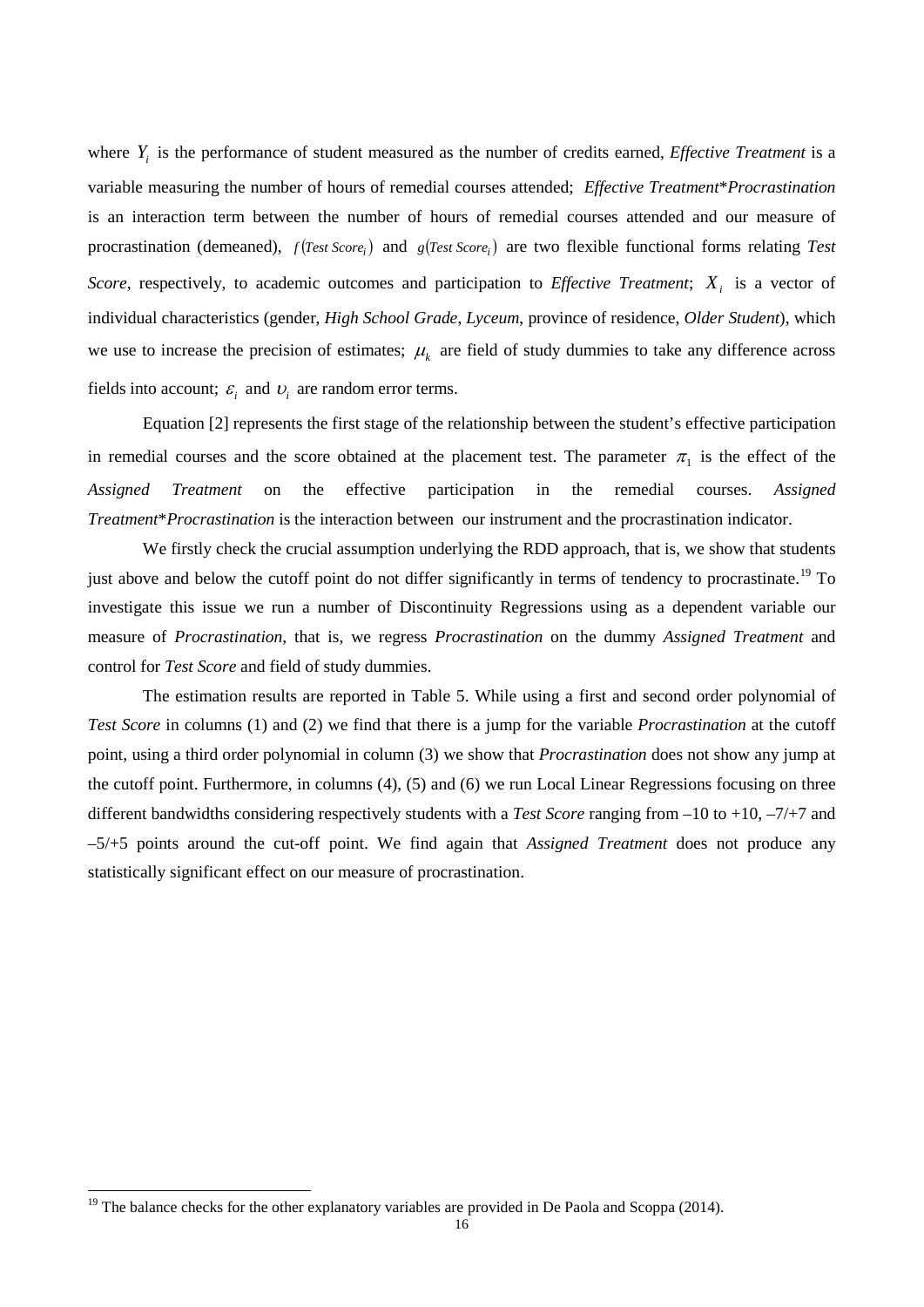| Table 5. Balance Checks. Regression Discontinuity Estimates. Dependent Variable: Procrastination |           |           |            |          |            |           |
|--------------------------------------------------------------------------------------------------|-----------|-----------|------------|----------|------------|-----------|
|                                                                                                  | (1)       | (2)       | (3)        | (4)      | (5)        | (6)       |
| <b>Assigned Treatment</b>                                                                        | $0.202**$ | $0.197**$ | 0.050      | 0.069    | $-0.105$   | $-0.206$  |
|                                                                                                  | (0.089)   | (0.089)   | (0.107)    | (0.140)  | (0.165)    | (0.187)   |
| <b>Test Score</b>                                                                                | $-0.001$  | $-0.001$  | $-0.012**$ | $-0.011$ | $-0.042**$ | $-0.056*$ |
|                                                                                                  | (0.003)   | (0.003)   | (0.006)    | (0.012)  | (0.020)    | (0.030)   |
| (Test Score) $^{\wedge}2$                                                                        |           | $-0.000$  | $-0.000*$  |          |            |           |
|                                                                                                  |           | (0.000)   | (0.000)    |          |            |           |
| (Test Score) $^{8}$ 3                                                                            |           |           | $0.000**$  |          |            |           |
|                                                                                                  |           |           | (0.000)    |          |            |           |
| <b>Observations</b>                                                                              | 3335      | 3335      | 3335       | 1692     | 1260       | 970       |
| Adjusted R-squared                                                                               | 0.040     | 0.040     | 0.042      | 0.032    | 0.041      | 0.038     |

Notes: The Table reports RDD estimates. Standard errors (reported in parentheses) are corrected for heteroskedasticity. The symbols \*\*\*, \*\*, \* indicate that coefficients are statistically significant, respectively, at the 1, 5, and 10 percent level.

Reassured by these results we investigate whether the program has produced different effects according to students' tendency to procrastinate. We firstly present Intention to Treat Effects and then TSLS estimates from a Fuzzy Regression Discontinuity Approach.

#### *4.1. Intention to Treat Effects*

To recover the Intention to Treat effects, we use a Sharp Regression Discontinuity Design in which the treatment status is simply defined by the placement rule (Imbens and Lemieux, 2008; Angrist and Pischke, 2009), which corresponds to the reduced form of our model (equations 1 and 2):

[3]  $i_i = \varphi_0 + \varphi_1$ *i ssigned rediment<sub>i</sub>* +  $\varphi$ <br>+  $\phi_4 f$  (Test *Score<sub>i</sub>*) +  $\phi_5 X_i + \mu_k + \varepsilon_i$  $Y_i = \phi_0 + \phi_1$  AssignedTreatment<sub>i</sub> +  $\phi_2$  AssignedTreatment<sub>i</sub> \* Procrastination<sub>i</sub> +  $\phi_3$  Procrastination<sub>i</sub>

We use the interaction term *AssignedTreatment*<sub>*i</sub> \* Procrastination*<sub>*i*</sub> to test whether the</sub> assignment to the treatment produces different outcomes for students with different propensity to procrastinate. Estimation results are reported in Table 6. In the first column, in which we control for a linear polynomial of *Test Score*, we find (in line with our previous estimates) that students' performance reduces with procrastination (*t*-stat = -4.59). However, being assigned to treatment is especially beneficial for students with a tendency to procrastinate above the mean: the interaction term between *Assigned Treatment* and *Procrastination* (demeaned) is positive and highly statistically significant. More precisely, assignment to treatment leads to an increase of about 5 credits for an average student, while the effect is about 6.6 credits (5.05+1.61) for students with a tendency to procrastinate one point higher than the average. Similar results emerge also in columns (2) and (3) in which we control, respectively, for second and third order polynomial of *Test Score*.

Very similar results are also obtained in estimates reported in columns (4), (5) and (6) in which, in order to not to impose any restriction on the underlying conditional forms, we include among controls interaction terms between the polynomial terms of *Test Score* and *Assigned Treatment*.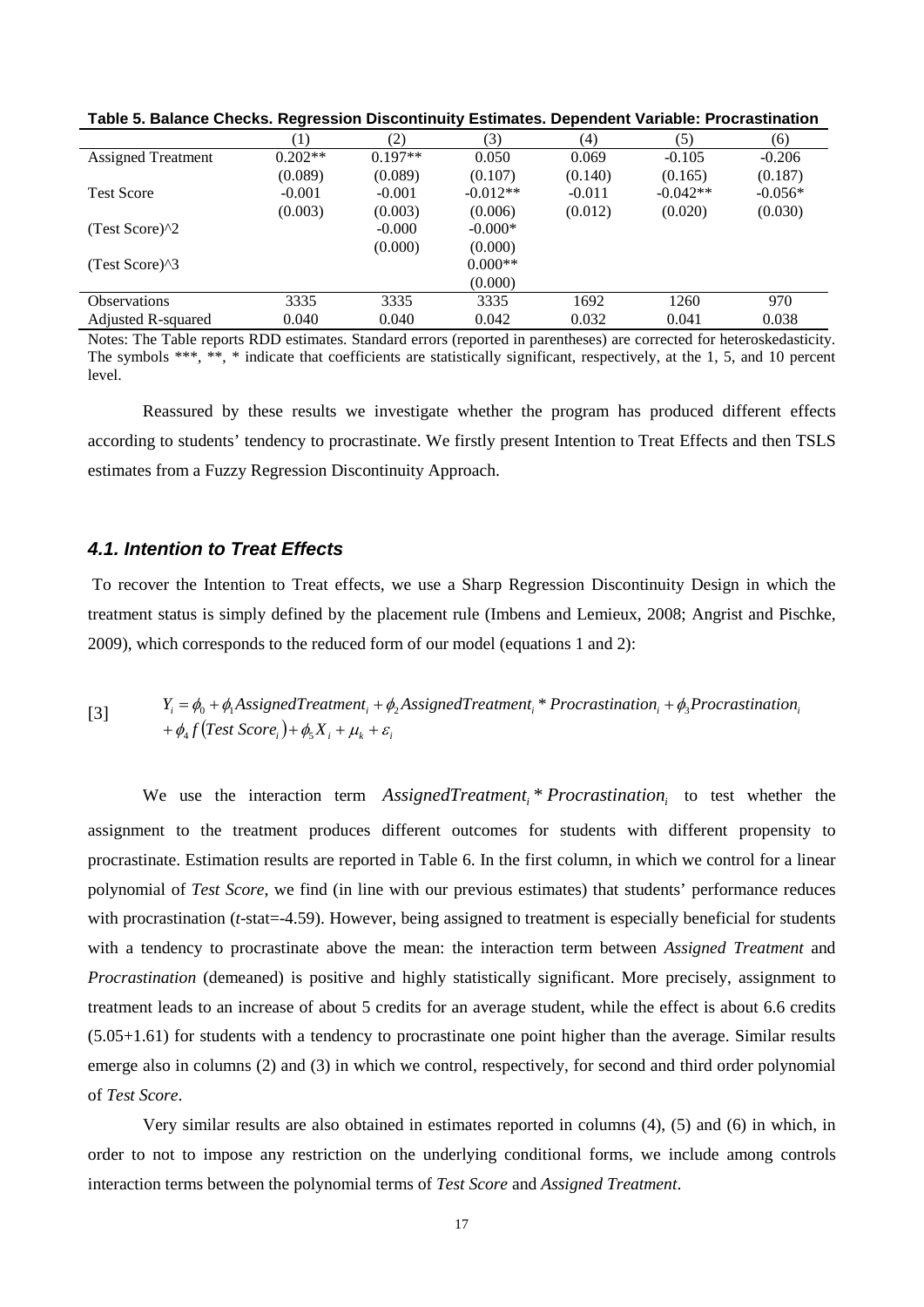|                                      | (1)         | (2)         | (3)         | (4)         | (5)         | (6)         |
|--------------------------------------|-------------|-------------|-------------|-------------|-------------|-------------|
| <b>Assigned Treatment</b>            | 5.053**     | 5.391***    | $6.669***$  | $6.012***$  | $7.130**$   | 8.591**     |
|                                      | (2.017)     | (2.004)     | (2.423)     | (2.026)     | (2.804)     | (3.599)     |
| Assigned Treatment*Procrastination   | $1.612**$   | $1.554**$   | $1.562**$   | $1.528**$   | $1.575**$   | 1.585**     |
|                                      | (0.773)     | (0.772)     | (0.772)     | (0.773)     | (0.773)     | (0.773)     |
| Procrastination                      | $-4.595***$ | $-4.527***$ | $-4.516***$ | $-4.521***$ | $-4.521***$ | $-4.530***$ |
|                                      | (0.604)     | (0.604)     | (0.605)     | (0.605)     | (0.605)     | (0.605)     |
| <b>Test Score</b>                    | $0.475***$  | $0.470***$  | $0.566***$  | $0.755***$  | $0.595*$    | 1.167       |
|                                      | (0.073)     | (0.071)     | (0.124)     | (0.103)     | (0.311)     | (0.712)     |
| Female                               | $6.314***$  | $6.441***$  | 6.484***    | 6.419***    | 6.487***    | 6.474***    |
|                                      | (1.312)     | (1.307)     | (1.306)     | (1.307)     | (1.307)     | (1.307)     |
| High School Grade                    | $0.876***$  | $0.876***$  | $0.876***$  | $0.877***$  | $0.875***$  | $0.876***$  |
|                                      | (0.058)     | (0.058)     | (0.058)     | (0.058)     | (0.058)     | (0.058)     |
| Lyceum                               | $6.110***$  | $6.038***$  | $6.011***$  | $6.019***$  | $6.015***$  | $6.052***$  |
|                                      | (1.263)     | (1.264)     | (1.264)     | (1.265)     | (1.264)     | (1.263)     |
| Older student                        | $-9.192***$ | $-9.182***$ | $-9.211***$ | $-9.175***$ | $-9.211***$ | $-9.240***$ |
|                                      | (1.433)     | (1.429)     | (1.428)     | (1.429)     | (1.429)     | (1.431)     |
| (Test Score)^2                       |             | $0.008***$  | $0.009***$  |             | 0.005       | $-0.033$    |
|                                      |             | (0.002)     | (0.002)     |             | (0.008)     | (0.043)     |
| $(Test Score)^3$                     |             |             | $-0.000$    |             |             | 0.001       |
|                                      |             |             | (0.000)     |             |             | (0.001)     |
| <b>Assigned Treatment*Test Score</b> |             |             |             | $-0.518***$ | 0.125       | $-0.626$    |
|                                      |             |             |             | (0.130)     | (0.388)     | (0.850)     |
| Assigned Treatment *Test Score^2     |             |             |             |             | 0.012       | 0.036       |
|                                      |             |             |             |             | (0.011)     | (0.053)     |
| Assigned Treatment *Test Score^3     |             |             |             |             |             | $-0.001$    |
|                                      |             |             |             |             |             | (0.001)     |
| Constant                             | $-1.316$    | $-3.666$    | $-4.410$    | $-5.450$    | $-4.197$    | $-6.143$    |
|                                      | (6.633)     | (6.627)     | (6.681)     | (6.708)     | (6.931)     | (7.210)     |
| Observations                         | 3335        | 3335        | 3335        | 3335        | 3335        | 3335        |
| Adjusted R-squared                   | 0.246       | 0.250       | 0.250       | 0.249       | 0.250       | 0.249       |

**Table 6. Remedial Courses and Procrastination. Regression Discontinuity Estimates. Intention to Treat Effects**

Notes: The Table reports OLS estimates. The dependent variable is *Credits*. In all regressions we control for field of study and province dummies. Standard errors (reported in parentheses) are corrected for heteroskedasticity. The symbols \*\*\*, \*\*, \* indicate that coefficients are statistically significant, respectively, at the 1, 5, and 10 percent level.

In Table 7 we report the same specifications reported in Table 6, but instead of using the continuous measure of procrastination we consider the two dummy variables *Slight Procrastination* and *Heavy Procrastination*, jointly with the respective interactions with *Assigned Treatment* (control variables are not reported to save space).

In all specifications we find that being assigned to treatment does not produce statistically significant effects on students who do not procrastinate. The effect is imprecisely estimated also for students who slightly procrastinate. On the other hand, we find a positive and highly statistically significant effect of remedial courses on students who heavily procrastinate. For these students being assigned to treatment leads to about 8 credits more in the first two years at university. The effect is not small if we consider that students who heavily procrastinate have acquired on average only 41 credits.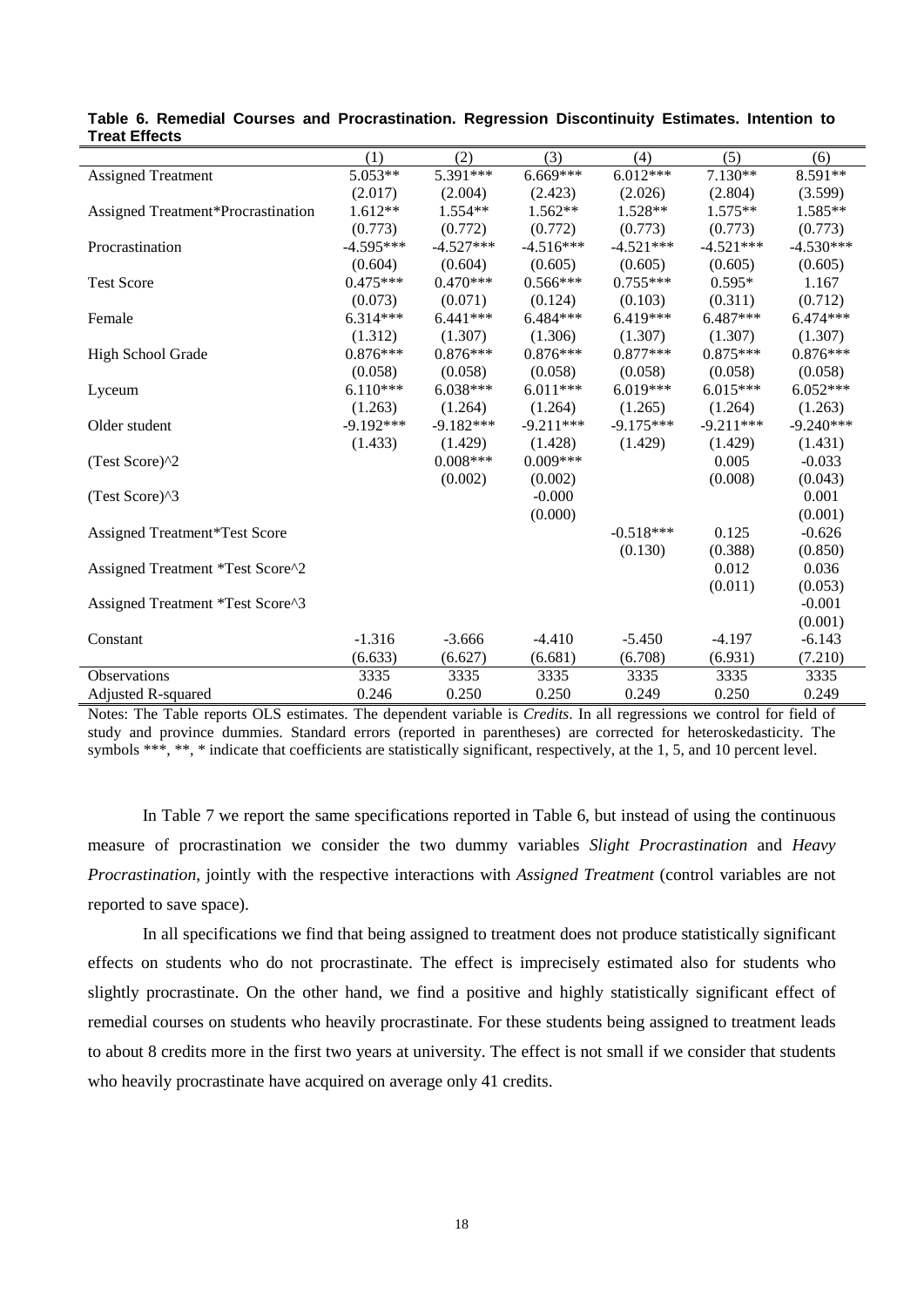| .                                   |                  |              |              |              |              |              |
|-------------------------------------|------------------|--------------|--------------|--------------|--------------|--------------|
|                                     | $\left(1\right)$ | (2)          | (3)          | (4)          | (5)          | (6)          |
| <b>Assigned Treatment</b>           | 0.310            | 0.998        | 2.397        | 1.716        | 2.798        | 4.237        |
|                                     | (3.678)          | (3.672)      | (3.953)      | (3.700)      | (4.209)      | (4.722)      |
| Ass. Treatment*(Slight Procrastin.) | 2.622            | 2.321        | 2.328        | 2.188        | 2.414        | 2.463        |
|                                     | (3.748)          | (3.729)      | (3.730)      | (3.737)      | (3.730)      | (3.733)      |
| Ass. Treatment*(Heavy Procrastin.)  | $8.513**$        | 7.990**      | $8.016**$    | $7.857**$    | $8.112**$    | $8.175**$    |
|                                     | (3.797)          | (3.787)      | (3.787)      | (3.798)      | (3.790)      | (3.791)      |
| <b>Slight Procrastination</b>       | $-6.359**$       | $-6.305**$   | $-6.227**$   | $-6.227**$   | $-6.260**$   | $-6.332**$   |
|                                     | (2.612)          | (2.602)      | (2.607)      | (2.608)      | (2.607)      | (2.611)      |
| <b>Heavy Procrastination</b>        | $-18.457***$     | $-18.117***$ | $-18.039***$ | $-18.064***$ | $-18.080***$ | $-18.153***$ |
|                                     | (2.724)          | (2.723)      | (2.729)      | (2.731)      | (2.730)      | (2.732)      |
| <b>Test Score</b>                   | $0.469***$       | $0.464***$   | $0.570***$   | $0.745***$   | $0.592*$     | $1.173*$     |
|                                     | (0.073)          | (0.071)      | (0.124)      | (0.103)      | (0.310)      | (0.711)      |
| <b>Observations</b>                 | 3335             | 3335         | 3335         | 3335         | 3335         | 3335         |
| Adjusted R-squared                  | 0.242            | 0.246        | 0.246        | 0.245        | 0.246        | 0.246        |

**Table 7. Remedial Courses and Procrastination. Regression Discontinuity Estimates. Intention to Treat effects**

Notes: The Table reports OLS estimates. The dependent variable is Credits. In all regressions we control for Female, High School Grade, Lyceum, Older Student, field of study and province dummies. Standard errors (reported in parentheses) are corrected for heteroskedasticity. The symbols \*\*\*, \*\*, \* indicate that coefficients are statistically significant, respectively, at the 1, 5, and 10 percent level.

In Figure 1 we show the intention to treat effects separately for students with different propensities to procrastinate. The circles represent the means of the dependent variable (*Credits*) for students with a given *Test Score* level. In the Figure are presented the predicted values from a model explaining *Credits* in relation to the *Assigned Treatment*, controlling for a quadratic function of *Test Score* (specification 2 of Table 7), for students who do not procrastinate (green dotted line), students who slightly procrastinate (red dashed line) and students who heavily procrastinate (blue solid line). The vertical line at the value of zero of the *Test Score* denotes the cut-off point defined by the assignment rule. It is possible to see a jump in the relationship between the *Credits* and the *Test Score* in the proximity of the cut-off point for students who slightly and heavily procrastinate: these students when assigned to the treatment (just below the cutoff point) earn more credits than students just above the cutoff point. On the other hand, no significant jump emerges for students who do not procrastinate.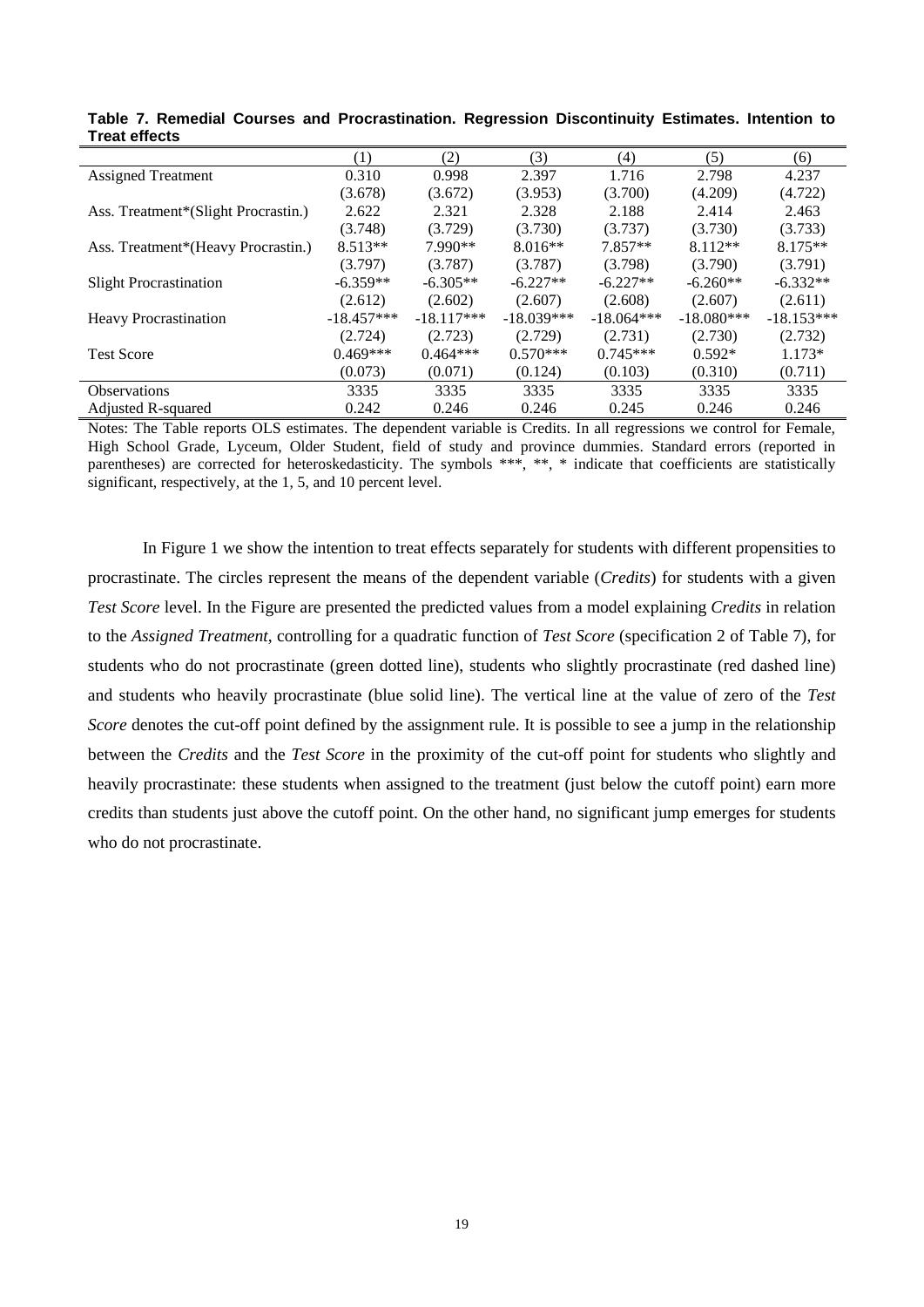

**Figure 1. Intention to Treat Effects. Credits and Test Score for different propensity to procrastinate**

#### *4.2. Fuzzy Regression Discontinuity: IV estimates*

In this section we report Two Stage Least Squares (TSLS) estimates obtained applying a Fuzzy Regression Discontinuity Design. First Stage estimation results are reported in Panel B of Table 8 and confirm that, controlling for flexible functions of *Test Score*, the assigned treatment strongly determines the effective treatment.

Considering the Two-Stage Least Squares Estimates, in column (1) in which we consider a linear function of *Test Score*, we find that having attended 100 hours of remedial courses leads to an average of about 6.5 more credits for students with an average tendency to procrastinate (this effect is statistically significant at the 1 percent level). The effect increases of 2.2 additional credits for students with a tendency to procrastinate one point higher than the average.<sup>[20](#page-17-0)</sup> Very similar results are obtained in columns (2) and (3) in which we control respectively for a second and a third order polynomial of *Test Score*.

In columns (4), (5) and (6) we use our dummy variables as measures of procrastination controlling, respectively, for a first, second and third order polynomial of *Test Score*. We find again that the beneficial effect of the remedial program is mainly concentrated among students who heavily procrastinate.

<sup>&</sup>lt;sup>20</sup> The estimated coefficients represent the average effect of remedial courses on those individuals who received treatment because they scored just below the cutoff point in the placement test (Local Average Treatment Effect or LATE).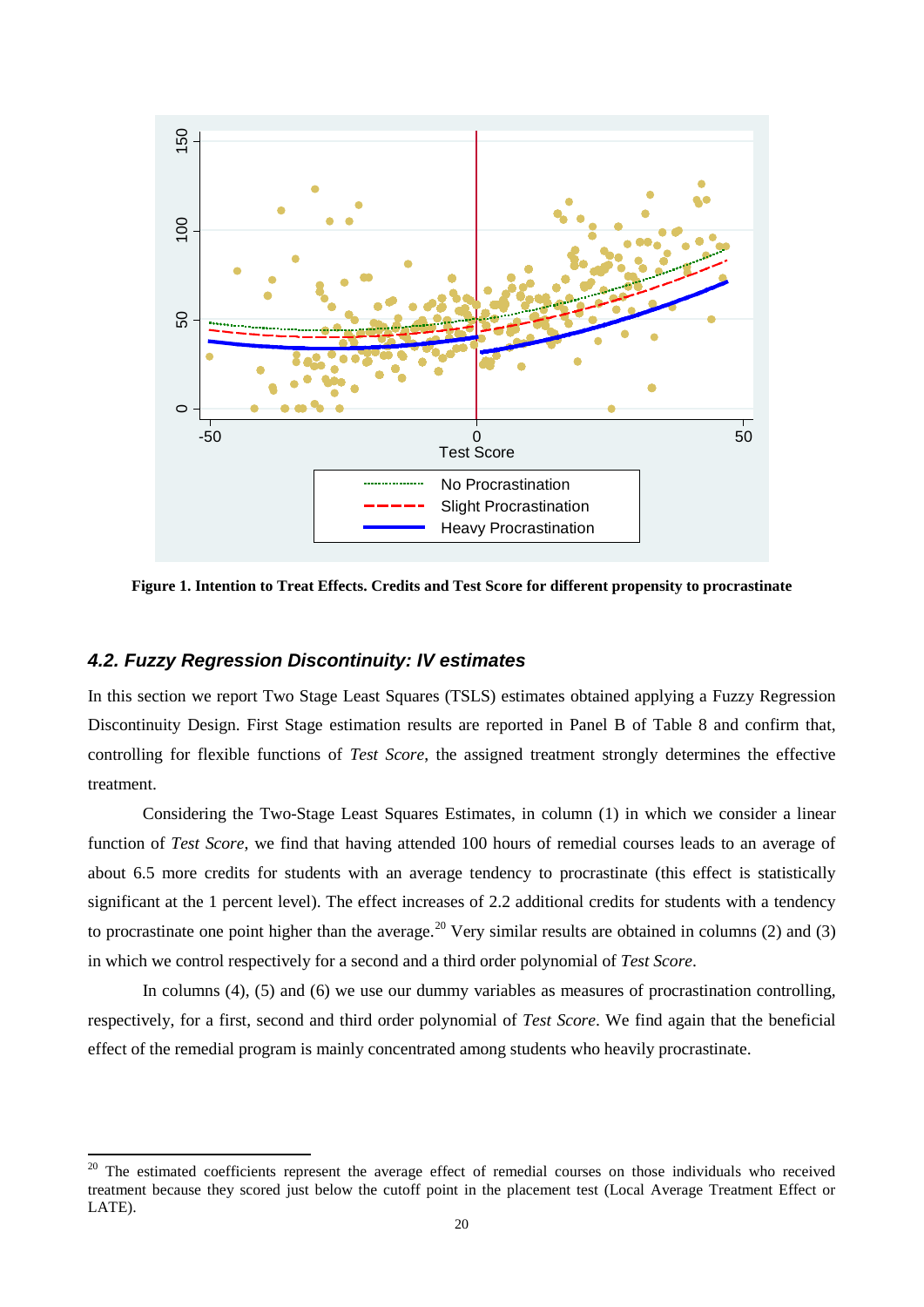|            |  | Table 8. Fuzzy Regression Discontinuity Estimates of Remedial Courses Impact on Credits. TSLS |  |  |  |  |
|------------|--|-----------------------------------------------------------------------------------------------|--|--|--|--|
| Estimates. |  |                                                                                               |  |  |  |  |

(1) (2) (3) (4) (5) (6)

| <b>Panel A: Two-Stage Least Squares Estimates</b> |             |             |             |              |              |              |  |  |  |
|---------------------------------------------------|-------------|-------------|-------------|--------------|--------------|--------------|--|--|--|
| <b>Effective Treatment</b>                        | $6.507***$  | $6.903***$  | $9.365***$  | 1.487        | 2.312        | 5.082        |  |  |  |
|                                                   | (2.477)     | (2.457)     | (3.251)     | (4.390)      | (4.373)      | (4.967)      |  |  |  |
| Effective Treatment*(Procrastination)             | $2.242**$   | $2.194**$   | $2.330**$   |              |              |              |  |  |  |
|                                                   | (0.917)     | (0.916)     | (0.925)     |              |              |              |  |  |  |
| Effective Treatment*(Slight Procrast.)            |             |             |             | 2.309        | 1.918        | 1.577        |  |  |  |
|                                                   |             |             |             | (4.098)      | (4.078)      | (4.095)      |  |  |  |
| Effective Treatment*(Heavy Procrast.)             |             |             |             | $9.505**$    | $8.927**$    | 8.947**      |  |  |  |
|                                                   |             |             |             | (4.240)      | (4.226)      | (4.226)      |  |  |  |
| Procrastination                                   | $-4.608***$ | $-4.542***$ | $-4.527***$ |              |              |              |  |  |  |
|                                                   | (0.606)     | (0.606)     | (0.607)     |              |              |              |  |  |  |
| <b>Slight Procrastination</b>                     |             |             |             | $-6.322**$   | $-6.268**$   | $-6.145**$   |  |  |  |
|                                                   |             |             |             | (2.609)      | (2.600)      | (2.607)      |  |  |  |
| <b>Heavy Procrastination</b>                      |             |             |             | $-18.487***$ | $-18.152***$ | $-18.036***$ |  |  |  |
|                                                   |             |             |             | (2.721)      | (2.721)      | (2.727)      |  |  |  |
| <b>Test Score</b>                                 | $0.516***$  | $0.513***$  | $0.678***$  | $0.506***$   | $0.504***$   | $0.677***$   |  |  |  |
|                                                   | (0.084)     | (0.082)     | (0.154)     | (0.084)      | (0.082)      | (0.153)      |  |  |  |
| Test Score <sup>1</sup> 2                         |             | $0.008***$  | $0.009***$  |              | $0.008***$   | $0.009***$   |  |  |  |
|                                                   |             | (0.002)     | (0.002)     |              | (0.002)      | (0.002)      |  |  |  |
| Test Score^3                                      |             |             | $-0.000$    |              |              | $-0.000$     |  |  |  |
|                                                   |             |             | (0.000)     |              |              | (0.000)      |  |  |  |

#### **Panel B: First Stage for Effective Treatment**

| <b>Assigned Treatment</b>       | $0.812***$<br>(0.025) | $0.830***$<br>(0.025) | $0.745***$<br>(0.031) | $0.737***$<br>(0.046) | $0.741***$<br>(0.045) | $0.676***$<br>(0.049) |
|---------------------------------|-----------------------|-----------------------|-----------------------|-----------------------|-----------------------|-----------------------|
| R-squared                       | 0.572                 | 0.605                 | 0.574                 | 0.571                 | 0.571                 | 0.573                 |
| <b>First-Stage F-statistics</b> | 529.04                | 551.09                | 299.55                | 362.11                | 377.59                | 206.74                |
| $p$ -value                      | 0.000                 | 0.000                 | 0.000                 | 0.000                 | 0.000                 | 0.000                 |
| <b>Observations</b>             | 3335                  | 3335                  | 3335                  | 3335                  | 3335                  | 3335                  |

Notes: The Table reports IV estimates. The dependent variable is Credits. In all regressions we control for Female, High School Grade, Lyceum, Older Student, field of study and province dummies. Standard errors (reported in parentheses) are corrected for heteroskedasticity. The symbols \*\*\*, \*\*, \* indicate that coefficients are statistically significant, respectively, at the 1, 5, and 10 percent level.

Similar results are obtained when we use Local Linear Regressions focusing on three different bandwidths considering respectively students with a Test Score ranging from  $-10$  to  $+10$ ,  $-7/+7$  and  $-5/+5$ points around the cut-off point. Results from Local Linear Regressions are reported in Table 9. The estimates barely change in terms of statistical significance but become larger in magnitude at increasingly narrow windows. In the first three specifications, remedial courses produce an increase in credits ranging from 12 to 20 (according to the window) for students with an average tendency to procrastinate and an increase of 14-24 credits for those with a tendency to procrastinate above the mean. In specifications (4), (5) and (6), we again find that the effects of the remedial program are concentrated among students who heavily procrastinate.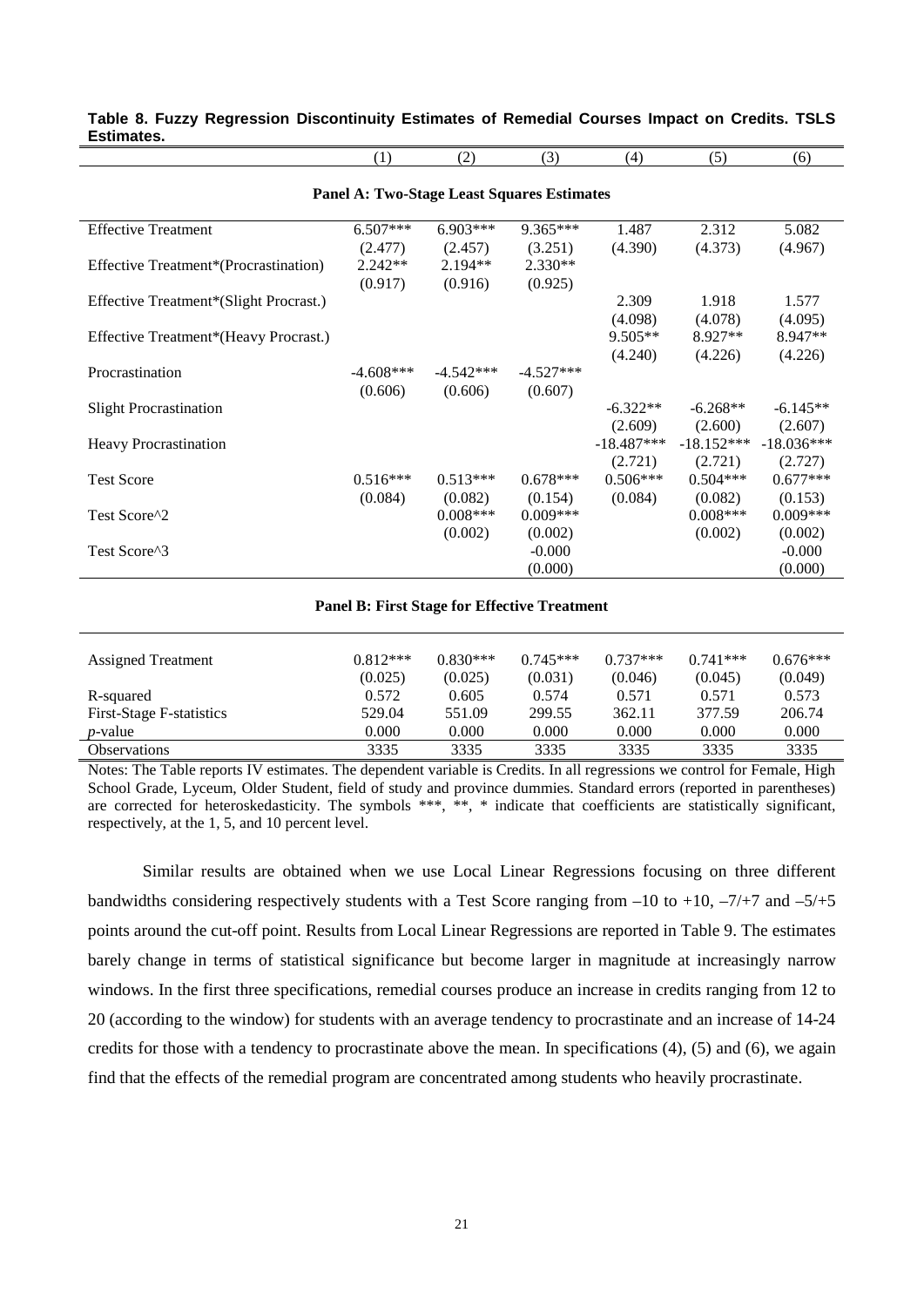| --,                                    |             |             |             |              |              |              |
|----------------------------------------|-------------|-------------|-------------|--------------|--------------|--------------|
|                                        | (1)         | (2)         | (3)         | (4)          | (5)          | (6)          |
|                                        | $-10/10$    | $-7/+7$     | $-5/+5$     | $-10/10$     | $-7/+7$      | $-5/+5$      |
| <b>Effective Treatment</b>             | 12.006**    | 14.121**    | 20.399**    | $-1.685$     | 2.887        | 3.644        |
|                                        | (5.308)     | (6.898)     | (8.886)     | (8.686)      | (11.268)     | (14.147)     |
| Effective Treatment*(Procrastination)  | $2.597*$    | 2.728       | $4.445*$    |              |              |              |
|                                        | (1.458)     | (1.859)     | (2.430)     |              |              |              |
| Effective Treatment*(Slight Procrast.) |             |             |             | 13.234*      | 9.856        | 14.228       |
|                                        |             |             |             | (7.149)      | (8.942)      | (11.526)     |
| Effective Treatment*(Heavy Procrast.)  |             |             |             | 18.474**     | $16.162*$    | 24.884**     |
|                                        |             |             |             | (7.210)      | (9.066)      | (11.570)     |
| Procrastination                        | $-4.343***$ | $-4.349***$ | $-4.820***$ |              |              |              |
|                                        | (0.843)     | (1.004)     | (1.242)     |              |              |              |
| <b>Slight Procrastination</b>          |             |             |             | $-13.455***$ | $-11.721***$ | $-15.446***$ |
|                                        |             |             |             | (3.862)      | (4.492)      | (5.791)      |
| <b>Heavy Procrastination</b>           |             |             |             | $-22.371***$ | $-21.698***$ | $-26.467***$ |
|                                        |             |             |             | (3.928)      | (4.634)      | (5.913)      |
| <b>Observations</b>                    | 1692        | 1260        | 970         | 1692         | 1260         | 970          |

**Table 9. Fuzzy Regression Discontinuity Estimates. Local Linear Regressions**

Notes: The Table reports IV estimates. The dependent variable is Credits. In all regressions we control for Female, High School Grade, Lyceum, Older Student, field of study and province dummies. Standard errors (reported in parentheses) are corrected for heteroskedasticity. The symbols \*\*\*, \*\*, \* indicate that coefficients are statistically significant, respectively, at the 1, 5, and 10 percent level.

#### *5. Concluding Remarks*

Psychologists and social science scholars have shown that individuals confronted with a choice between doing an unpleasant activity today or in the future tend to put-off the work and do it in the future. This behavior can lead to irrational choices that produce severe harm on individual well-being. Present-biased individuals tend to consume too much, to borrow excessively using credit cards, to procrastinate important decisions, such as signing up for retirement plans, to exercise to little, etc..

In this paper we focus the attention on the relationship between present biased preferences and human capital investments. While a number of papers document that self-control and procrastination problems are pervasive among college students (Solomon and Rothblum, 1984; Steel, 2007; Angrist et al. 2009), little is known about the effects these problems produce on performance and on which policies are more effective in helping individuals to overcome them. Among the few exceptions, the works of Mischel, Shoda and Rodriguez (1989), Wong (2008) and Ariely and Wertenbroch (2002), document how procrastination can harm students' performance.

We add to this literature by both analyzing the relationship between procrastination attitudes and academic success and investigating how students with different attitudes toward procrastination react to a policy requiring them to attend some remedial courses.

Our analysis considers a quite large sample of students and relies on a measure of procrastination based on students' actual behavior rather than on survey questions. We measure procrastination with the number of days students take to accomplish an enrollment procedure (since the admission notification) that involves immediate small transaction costs. Given the very short time period (seven weekdays) that students had for finalizing the enrolment procedure (which should imply a discount factor close to 1), our measure is likely to proxy for self-control problems.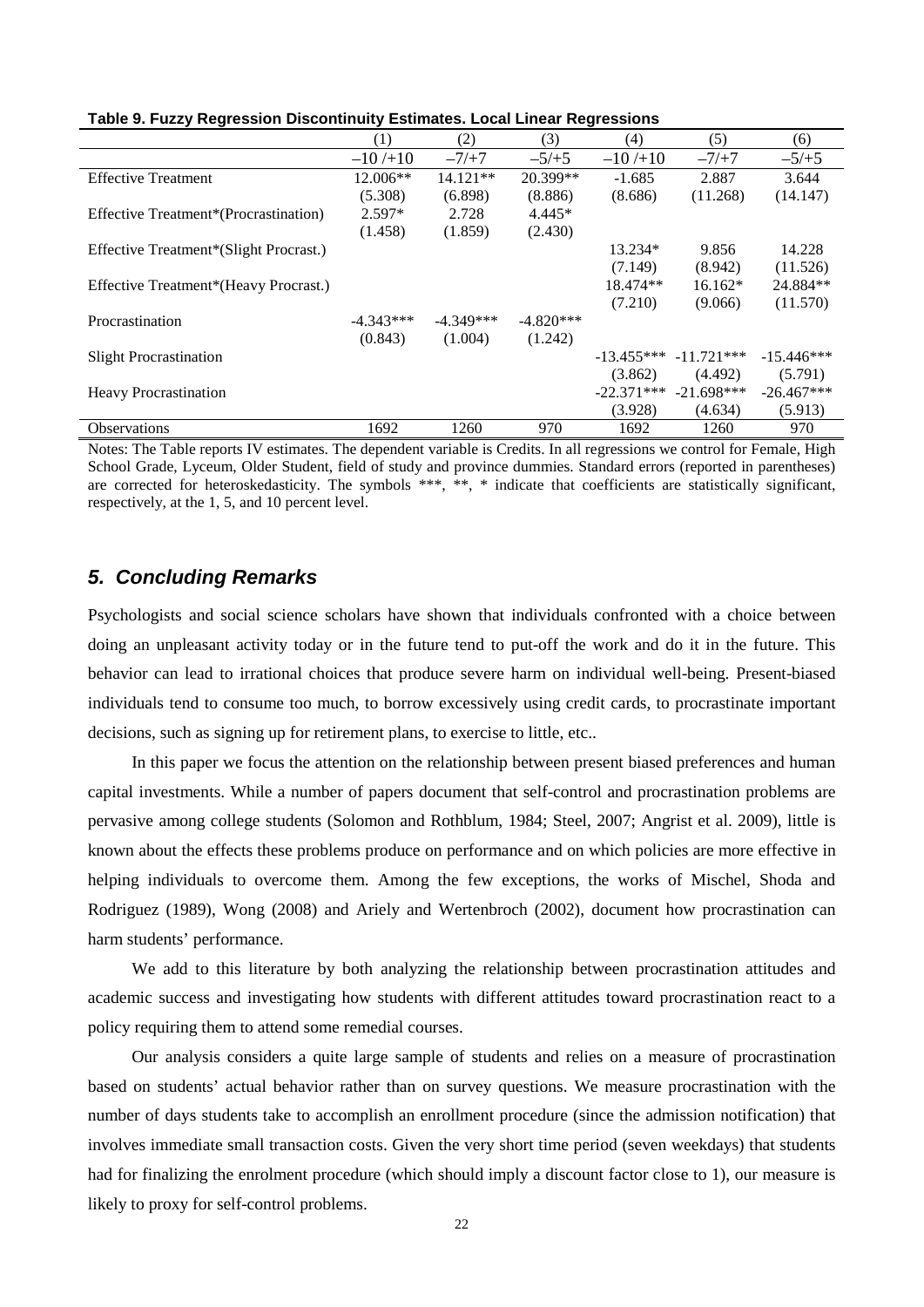We find that one day of delay in accomplishing the enrollment procedure is associated with a reduction of about 5 of credits acquired by students in their first two years at university. The negative correlation between procrastination and academic performance becomes particularly worrying for students who heavily procrastinate (more than 5 days of delay): these students acquired about 13 credits less. Results are robust to the inclusion of many controls, including measures of students' ability, family background, motivation and area of residence fixed effects.

The way to handle procrastination problems and which educational policies are more beneficial to procrastinators are important issues. Binding deadlines have been shown to produce positive effects, but also other policies might help students at recognize their problems and manage them. For instance, Carrel and Sacerdote (2013) show that a program offering monetary incentives and mentoring activities to high school students is especially helpful for individuals who tend to procrastinate.

Following this approach, we have investigated whether a policy requiring students to attend some remedial courses at the beginning of the academic year has produced different effects according to students' propensity to procrastinate. Relying on the cutoff rule adopted to assign students to the treatment, we estimate both Intention to Treat and Local Average Treatment effects and we find that students with the strongest tendency to procrastinate are those who mostly benefit from the remedial program. Probably this is due to the fact that remedial courses made soon salient to attending students the need to work hard to overcome their educational gaps. It could also be that remedial courses, organized in small classes and imposing deadlines for studying activities, have helped students to change their studying habits.

Our evidence suggests that procrastination produces strong negative effects on student performance, but also policies not directly aimed at solving self-control problems can be particularly helpful for procrastinators.

#### *References*

Akerlof, G. (1991), "Procrastination and obedience", *American Economic Review*, 81(2), 1-19.

- Angeletos, G. M., Laibson, D., Repetto, A., Tobacman, J., and Weinberg, S. (2001), "The hyperbolic consumption model: Calibration, simulation, and empirical evaluation", *Journal of Economic Perspectives*, 15(3), 47-68.
- Angrist, J., Lang, D., and Oreopoulos, P. (2009), "Incentives and services for college achievement: Evidence from a randomized trial", *American Economic Journal: Applied Economics*, 1(1), 136-163.
- Angrist, J., Pischke, J., (2009), *Mostly Harmless Econometrics*, Princeton University Press.
- Ariely, D., and Wertenbroch, K. (2002), "Procrastination, Deadlines, and Performance: Self-Control by Precommitment." *Psychological Science*, 13(3): 219–24.
- Ausubel, L. M. 1999. "Adverse Selection in the Credit Card Market." Unpublished.
- Bettinger E, Long B (2009) Addressing the needs of under-prepared college students: does college remediation work? Journal of Human Resources, 44:736–771
- Bettinger, E. and Slonim, R. (2007), "Patience among Children," *Journal of Public Economics* 91 (1-2), 343- 363.
- Cadena, B. and Keys, B. (2011), "Human Capital and the Lifetime Costs of Impatience," Unpublished manuscript, Harris School of Public Policy, University of Chicago.
- Calcagno JC, Long B (2010) The impact of postsecondary remediation using a regression discontinuity approach: addressing endogenous sorting and noncompliance. Mimeo